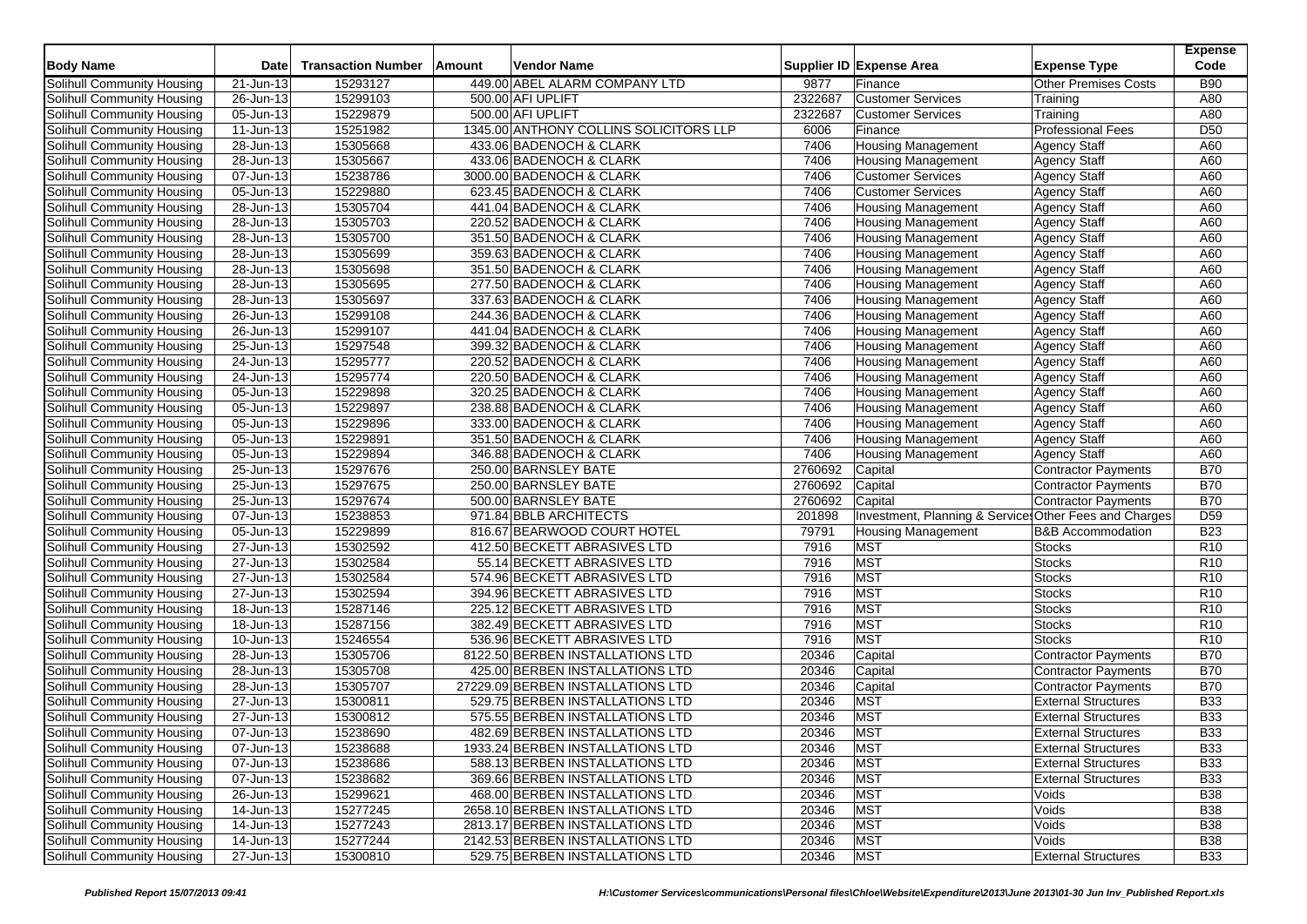| <b>Body Name</b>                                         | Date                    | <b>Transaction Number</b> | Amount | Vendor Name       |                                                                 |              | Supplier ID Expense Area                              | <b>Expense Type</b>        | <b>Expense</b><br>Code |
|----------------------------------------------------------|-------------------------|---------------------------|--------|-------------------|-----------------------------------------------------------------|--------------|-------------------------------------------------------|----------------------------|------------------------|
| Solihull Community Housing                               | $\overline{07}$ -Jun-13 | 15238689                  |        |                   | 698.41 BERBEN INSTALLATIONS LTD                                 | 20346        | <b>MST</b>                                            | <b>External Structures</b> | <b>B33</b>             |
| Solihull Community Housing                               | 07-Jun-13               | 15238687                  |        |                   | 588.13 BERBEN INSTALLATIONS LTD                                 | 20346        | <b>MST</b>                                            | <b>External Structures</b> | <b>B33</b>             |
| Solihull Community Housing                               | 07-Jun-13               | 15238684                  |        |                   | 588.13 BERBEN INSTALLATIONS LTD                                 | 20346        | <b>MST</b>                                            | <b>External Structures</b> | <b>B33</b>             |
| Solihull Community Housing                               | 07-Jun-13               | 15238683                  |        |                   | 588.13 BERBEN INSTALLATIONS LTD                                 | 20346        | MST                                                   | <b>External Structures</b> | <b>B33</b>             |
| Solihull Community Housing                               | 07-Jun-13               | 15238685                  |        |                   | 614.25 BERBEN INSTALLATIONS LTD                                 | 20346        | <b>MST</b>                                            | <b>External Structures</b> | <b>B33</b>             |
| Solihull Community Housing                               | 06-Jun-13               | 15231776                  |        |                   | 588.13 BERBEN INSTALLATIONS LTD                                 | 20346        | MST                                                   | <b>External Structures</b> | <b>B33</b>             |
| Solihull Community Housing                               | $\overline{06}$ -Jun-13 | 15231775                  |        |                   | 963.71 BERBEN INSTALLATIONS LTD                                 | 20346        | <b>MST</b>                                            | <b>External Structures</b> | <b>B33</b>             |
| Solihull Community Housing                               | 14-Jun-13               | 15277242                  |        |                   | 1043.41 BERBEN INSTALLATIONS LTD                                | 20346        | MST                                                   | Voids                      | <b>B</b> 38            |
| Solihull Community Housing                               | 07-Jun-13               | 15238691                  |        |                   | 308.75 BERBEN INSTALLATIONS LTD                                 | 20346        | <b>MST</b>                                            | Internal Works             | <b>B31</b>             |
| Solihull Community Housing                               | 28-Jun-13               | 15305705                  |        |                   | 1084.00 BERBEN INSTALLATIONS LTD                                | 20346        | Capital                                               | Contractor Payments        | <b>B70</b>             |
| Solihull Community Housing                               | 17-Jun-13               | 15283726                  |        |                   | 2290.30 BERBEN INSTALLATIONS LTD                                | 20346        | Capital                                               | <b>Contractor Payments</b> | <b>B70</b>             |
| Solihull Community Housing                               | 21-Jun-13               | 15293131                  |        |                   | 3257.61 BERBEN INSTALLATIONS LTD                                | 20346        | Capital                                               | Contractor Payments        | <b>B70</b>             |
| Solihull Community Housing                               | $\overline{19}$ -Jun-13 | 15290445                  |        |                   | 1704.95 BERBEN INSTALLATIONS LTD                                | 20346        | <b>MST</b>                                            | <b>Internal Works</b>      | <b>B31</b>             |
| Solihull Community Housing                               | 24-Jun-13               | 15295769                  |        |                   | 1396.80 BERBEN INSTALLATIONS LTD                                | 20346        | Capital                                               | Contractor Payments        | <b>B70</b>             |
| Solihull Community Housing                               | 24-Jun-13               | 15295767                  |        |                   | 2716.00 BERBEN INSTALLATIONS LTD                                | 20346        | Capital                                               | Contractor Payments        | <b>B70</b>             |
| Solihull Community Housing                               | $\overline{24}$ -Jun-13 | 15295767                  |        |                   | 8500.00 BERBEN INSTALLATIONS LTD                                | 20346        | Capital                                               | Contractor Payments        | <b>B70</b>             |
| Solihull Community Housing                               | 24-Jun-13               | 15295764                  |        |                   | 347.76 BERBEN INSTALLATIONS LTD                                 | 20346        | Capital                                               | Contractor Payments        | <b>B70</b>             |
| Solihull Community Housing                               | 04-Jun-13               | 15217586                  |        |                   | 749.38 BERBEN INSTALLATIONS LTD                                 | 20346        | <b>MST</b>                                            | Mechanical & Electrical C  | <b>B92</b>             |
| Solihull Community Housing                               | 04-Jun-13               | 15217585                  |        |                   | 749.38 BERBEN INSTALLATIONS LTD                                 | 20346        | <b>MST</b>                                            | Mechanical & Electrical C  | <b>B92</b>             |
| Solihull Community Housing                               | 04-Jun-13               | 15217584                  |        |                   | 749.38 BERBEN INSTALLATIONS LTD                                 | 20346        | <b>MST</b>                                            | Mechanical & Electrical C  | <b>B92</b>             |
| Solihull Community Housing                               | 04-Jun-13               | 15217583                  |        |                   | 749.38 BERBEN INSTALLATIONS LTD                                 | 20346        | MST                                                   | Mechanical & Electrical C  | <b>B92</b>             |
| Solihull Community Housing                               | 04-Jun-13               | 15217581                  |        |                   | 749.38 BERBEN INSTALLATIONS LTD                                 | 20346        | <b>MST</b>                                            | Mechanical & Electrical O  | <b>B92</b>             |
| Solihull Community Housing                               | 04-Jun-13               | 15217580                  |        |                   | 778.13 BERBEN INSTALLATIONS LTD                                 | 20346        | <b>MST</b>                                            | Mechanical & Electrical C  | <b>B92</b>             |
| Solihull Community Housing                               | $\overline{04}$ -Jun-13 | 15217582                  |        |                   | 749.38 BERBEN INSTALLATIONS LTD                                 | 20346        | <b>MST</b>                                            | Mechanical & Electrical C  | <b>B92</b>             |
| Solihull Community Housing                               | $\overline{12}$ -Jun-13 | 15272408                  |        |                   | 7349.31 BERBEN INSTALLATIONS LTD                                | 20346        | Capital                                               | Contractor Payments        | <b>B70</b>             |
| Solihull Community Housing                               | 11-Jun-13               | 15251986                  |        |                   | 8684.67 BERBEN INSTALLATIONS LTD                                | 20346        | Capital                                               | Contractor Payments        | <b>B70</b>             |
| Solihull Community Housing                               | 11-Jun-13               | 15251984                  |        |                   | 6705.55 BERBEN INSTALLATIONS LTD                                | 20346        | Capital                                               | Contractor Payments        | <b>B70</b>             |
| Solihull Community Housing                               | 07-Jun-13               | 15238857                  |        |                   | 7169.04 BERBEN INSTALLATIONS LTD                                | 20346        | Capital                                               | Contractor Payments        | <b>B70</b>             |
| Solihull Community Housing                               | 12-Jun-13               | 15272405                  |        |                   | 650.30 BERBEN INSTALLATIONS LTD                                 | 20346        | Investment, Planning & Services Utility Related Works |                            | <b>B34</b>             |
| Solihull Community Housing                               | 11-Jun-13               | 15251993                  |        |                   | 780.36 BERBEN INSTALLATIONS LTD                                 | 20346        | Investment, Planning & Services Utility Related Works |                            | <b>B34</b>             |
| Solihull Community Housing                               | $\overline{11}$ -Jun-13 | 15251985                  |        |                   | 910.42 BERBEN INSTALLATIONS LTD                                 | 20346        | Investment, Planning & Services Utility Related Works |                            | <b>B34</b>             |
|                                                          | 28-Jun-13               | 15305694                  |        |                   | -3.53 BRITISH GAS TRADING LTD                                   | 9637         |                                                       |                            | <b>B11</b>             |
| Solihull Community Housing<br>Solihull Community Housing | 28-Jun-13               | 15305694                  |        |                   | 303.26 BRITISH GAS TRADING LTD                                  | 9637         | Housing Management<br><b>Housing Management</b>       | Electricity<br>Electricity | <b>B11</b>             |
|                                                          |                         | 15295576                  |        |                   | -70.10 BRITISH GAS TRADING LTD                                  | 9637         |                                                       |                            | <b>B11</b>             |
| Solihull Community Housing                               | 24-Jun-13               | 15295576                  |        |                   |                                                                 |              | <b>Housing Management</b>                             | Electricity                | <b>B11</b>             |
| Solihull Community Housing                               | 24-Jun-13<br>13-Jun-13  | 15280358                  |        |                   | 597.58 BRITISH GAS TRADING LTD<br>14.00 BRITISH GAS TRADING LTD | 9637<br>9637 | <b>Housing Management</b>                             | Electricity<br>Electricity | <b>B11</b>             |
| Solihull Community Housing<br>Solihull Community Housing |                         |                           |        |                   |                                                                 | 9637         | <b>Housing Management</b>                             |                            | <b>B11</b>             |
|                                                          | 13-Jun-13<br>13-Jun-13  | 15280358                  |        |                   | 232.36 BRITISH GAS TRADING LTD                                  | 9637         | <b>Housing Management</b>                             | Electricity                | <b>B11</b>             |
| Solihull Community Housing                               | 13-Jun-13               | 15280354                  |        |                   | 14.00 BRITISH GAS TRADING LTD                                   | 9637         | <b>Housing Management</b>                             | Electricity<br>Electricity | <b>B11</b>             |
| Solihull Community Housing                               |                         | 15280354                  |        |                   | 358.19 BRITISH GAS TRADING LTD                                  | 9637         | <b>Housing Management</b>                             |                            | <b>B11</b>             |
| Solihull Community Housing                               | 05-Jun-13               | 15228624                  |        |                   | 861.55 BRITISH GAS TRADING LTD                                  |              | <b>Housing Management</b>                             | Electricity                |                        |
| Solihull Community Housing                               | 12-Jun-13               | 15272411                  |        |                   | 2362.56 BROPHY RIAZ AND PARTNERS CHARTERED                      | 167258       | Capital                                               | <b>Contractor Payments</b> | <b>B70</b>             |
| Solihull Community Housing                               | 12-Jun-13               | 15272413                  |        |                   | 650.08 BROPHY RIAZ AND PARTNERS CHARTERED                       | 167258       | Capital                                               | <b>Contractor Payments</b> | <b>B70</b>             |
| Solihull Community Housing                               | 05-Jun-13               | 15229919                  |        |                   | 632.86 BROPHY RIAZ AND PARTNERS CHARTERED                       | 167258       | Capital                                               | Contractor Payments        | <b>B70</b>             |
| Solihull Community Housing                               | 27-Jun-13               | 15302680                  |        | 630.97 BUILDBASE  |                                                                 | 56468        | <b>MST</b>                                            | <b>Stocks</b>              | R <sub>10</sub>        |
| Solihull Community Housing                               | 18-Jun-13               | 15287176                  |        | 230.34 BUILDBASE  |                                                                 | 56468        | <b>MST</b>                                            | <b>Stocks</b>              | R <sub>10</sub>        |
| Solihull Community Housing                               | 18-Jun-13               | 15287174                  |        | 1040.00 BUILDBASE |                                                                 | 56468        | MST                                                   | <b>Stocks</b>              | R <sub>10</sub>        |
| Solihull Community Housing                               | 18-Jun-13               | 15287173                  |        | 993.24 BUILDBASE  |                                                                 | 56468        | <b>MST</b>                                            | <b>Stocks</b>              | R <sub>10</sub>        |
| Solihull Community Housing                               | 10-Jun-13               | 15246578                  |        | 685.90 BUILDBASE  |                                                                 | 56468        | <b>MST</b>                                            | <b>Stocks</b>              | R <sub>10</sub>        |
| Solihull Community Housing                               | 20-Jun-13               | 15291554                  |        |                   | 544.13 BURROWS HOME COMFORTS LTD                                | 273054       | <b>MST</b>                                            | <b>Other Works</b>         | <b>B32</b>             |
| Solihull Community Housing                               | 20-Jun-13               | 15291571                  |        |                   | 400.00 BURROWS HOME COMFORTS LTD                                | 273054       | <b>MST</b>                                            | <b>External Structures</b> | <b>B33</b>             |
| Solihull Community Housing                               | 20-Jun-13               | 15291555                  |        |                   | 322.57 BURROWS HOME COMFORTS LTD                                | 273054       | <b>MST</b>                                            | <b>Other Works</b>         | <b>B32</b>             |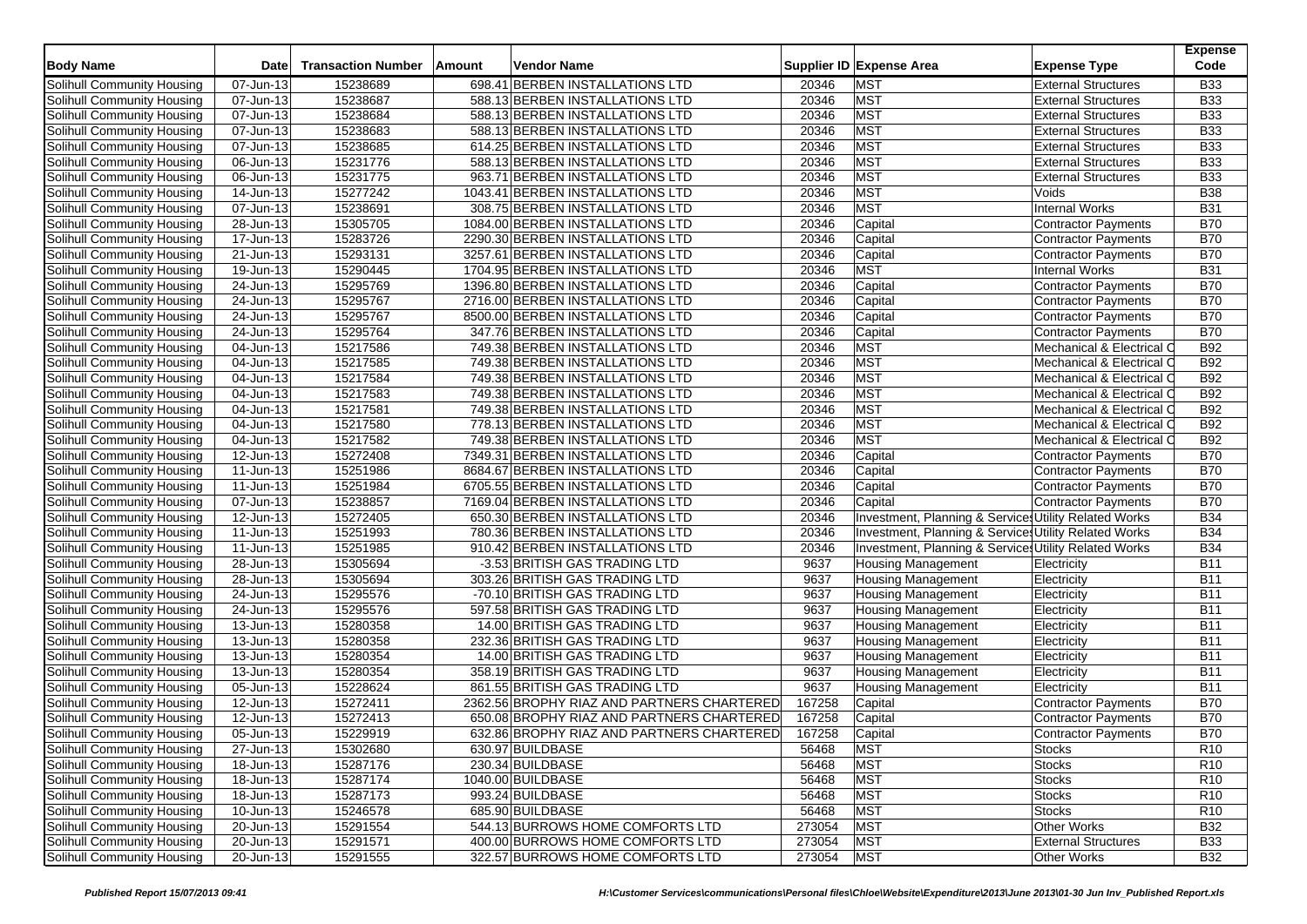| <b>Body Name</b>           | <b>Date</b>             | <b>Transaction Number</b> | Amount | <b>Vendor Name</b>                     |         | Supplier ID Expense Area                             | <b>Expense Type</b>        | <b>Expense</b><br>Code |
|----------------------------|-------------------------|---------------------------|--------|----------------------------------------|---------|------------------------------------------------------|----------------------------|------------------------|
| Solihull Community Housing | 04-Jun-13               | 15217575                  |        | 244.06 C & C FLOORING                  | 164498  | <b>MST</b>                                           | <b>Internal Works</b>      | <b>B31</b>             |
| Solihull Community Housing | 20-Jun-13               | 15291549                  |        | 301.91 C & C FLOORING                  | 164498  | MST                                                  | <b>Internal Works</b>      | <b>B31</b>             |
| Solihull Community Housing | 26-Jun-13               | 15299619                  |        | 233.65 C & C FLOORING                  | 164498  | <b>MST</b>                                           | <b>Internal Works</b>      | <b>B31</b>             |
| Solihull Community Housing | 25-Jun-13               | 15297550                  |        | 281.12 C & C FLOORING                  | 164498  | <b>MST</b>                                           | <b>Internal Works</b>      | <b>B31</b>             |
| Solihull Community Housing | 25-Jun-13               | 15297549                  |        | 255.62 C & C FLOORING                  | 164498  | <b>MST</b>                                           | <b>Internal Works</b>      | <b>B31</b>             |
| Solihull Community Housing | 17-Jun-13               | 15282587                  |        | 270.71 C & C FLOORING                  | 164498  | <b>MST</b>                                           | <b>Internal Works</b>      | <b>B31</b>             |
| Solihull Community Housing | 12-Jun-13               | 15274558                  |        | 262.38 C & C FLOORING                  | 164498  | <b>MST</b>                                           | <b>Internal Works</b>      | <b>B31</b>             |
| Solihull Community Housing | 12-Jun-13               | 15274556                  |        | 233.23 C & C FLOORING                  | 164498  | <b>MST</b>                                           | <b>Internal Works</b>      | <b>B31</b>             |
| Solihull Community Housing | 04-Jun-13               | 15217579                  |        | 260.30 C & C FLOORING                  | 164498  | <b>MST</b>                                           | <b>Internal Works</b>      | <b>B31</b>             |
| Solihull Community Housing | 04-Jun-13               | 15217578                  |        | 239.48 C & C FLOORING                  | 164498  | <b>MST</b>                                           | <b>Internal Works</b>      | <b>B31</b>             |
| Solihull Community Housing | 07-Jun-13               | 15238876                  |        | 855.56 CAPITA SYMONDS LTD              | 218112  | Capital                                              | <b>Contractor Payments</b> | <b>B70</b>             |
| Solihull Community Housing | 21-Jun-13               | 15293133                  |        | 2082.80 CARETECH (UK) LTD              | 1610610 | Investment, Planning & Services Adaptations          |                            | <b>B83</b>             |
| Solihull Community Housing | 21-Jun-13               | 15293132                  |        | 571.78 CARETECH (UK) LTD               | 1610610 | Investment, Planning & Service Adaptations           |                            | <b>B83</b>             |
| Solihull Community Housing | 21-Jun-13               | 15293133                  |        | 54.00 CARETECH (UK) LTD                | 1610610 | Investment, Planning & Services Adaptations          |                            | <b>B83</b>             |
| Solihull Community Housing | 28-Jun-13               | 15305712                  |        | 6296.00 CENTRAL (HIGH RISE) LTD        | 56904   | Capital                                              | <b>Contractor Payments</b> | <b>B70</b>             |
| Solihull Community Housing | 25-Jun-13               | 15297678                  |        | 428.00 CHARTER OFFICE EQUIPMENT LTD    | 9886    | Investment, Planning & Service Furniture             |                            | D11                    |
| Solihull Community Housing | 19-Jun-13               | 15288916                  |        | 1085.00 CHARTERED INSTITUTE OF HOUSING | 9889    | <b>Customer Services</b>                             | Training                   | A80                    |
| Solihull Community Housing | 25-Jun-13               | 15297682                  |        | 11152.91 CHUBB FIRE LTD                | 11217   | Investment, Planning & Service: Other Building costs |                            | <b>B39</b>             |
| Solihull Community Housing | 25-Jun-13               | 15297681                  |        | 11152.91 CHUBB FIRE LTD                | 11217   | Investment, Planning & Service: Other Building costs |                            | <b>B39</b>             |
| Solihull Community Housing | 25-Jun-13               | 15297680                  |        | 11152.91 CHUBB FIRE LTD                | 11217   | Investment, Planning & Service: Other Building costs |                            | <b>B39</b>             |
| Solihull Community Housing | 17-Jun-13               | 15282597                  |        | 210.57 CHUBB FIRE LTD                  | 11217   | Investment, Planning & Service Other Building costs  |                            | <b>B39</b>             |
| Solihull Community Housing | 17-Jun-13               | 15282598                  |        | 210.57 CHUBB FIRE LTD                  | 11217   | Investment, Planning & Service: Other Building costs |                            | <b>B39</b>             |
| Solihull Community Housing | 17-Jun-13               | 15282588                  |        | 344.22 CHUBB FIRE LTD                  | 11217   | Investment, Planning & Service: Other Building costs |                            | <b>B39</b>             |
| Solihull Community Housing | 25-Jun-13               | 15297831                  |        | 265.00 COLLECTIVE ENTERPRISE LTD       | 200600  | <b>Customer Services</b>                             | Printing                   | D80                    |
| Solihull Community Housing | $\overline{25}$ -Jun-13 | 15297831                  |        | 142.00 COLLECTIVE ENTERPRISE LTD       | 200600  | <b>MST</b>                                           | <b>Stocks</b>              | R <sub>10</sub>        |
| Solihull Community Housing | 25-Jun-13               | 15297831                  |        | 22.40 COLLECTIVE ENTERPRISE LTD        | 200600  | Finance                                              | Printing                   | D80                    |
| Solihull Community Housing | 27-Jun-13               | 15300830                  |        | 15695.27 CP BENNETT (UK) LTD           | 10108   | Capital                                              | <b>Contractor Payments</b> | <b>B70</b>             |
| Solihull Community Housing | 27-Jun-13               | 15300827                  |        | 2068.85 CP BENNETT (UK) LTD            | 10108   | Capital                                              | <b>Contractor Payments</b> | <b>B70</b>             |
| Solihull Community Housing | 27-Jun-13               | 15300824                  |        | 550.00 CP BENNETT (UK) LTD             | 10108   | Capital                                              | Contractor Payments        | <b>B70</b>             |
| Solihull Community Housing | 26-Jun-13               | 15299635                  |        | 283.67 CP BENNETT (UK) LTD             | 10108   | Capital                                              | <b>Contractor Payments</b> | <b>B70</b>             |
| Solihull Community Housing | 26-Jun-13               | 15299633                  |        | 425.00 CP BENNETT (UK) LTD             | 10108   | Capital                                              | <b>Contractor Payments</b> | <b>B70</b>             |
| Solihull Community Housing | 26-Jun-13               | 15299632                  |        | 832.40 CP BENNETT (UK) LTD             | 10108   | Capital                                              | Contractor Payments        | <b>B70</b>             |
| Solihull Community Housing | 26-Jun-13               | 15299631                  |        | 1928.00 CP BENNETT (UK) LTD            | 10108   | Capital                                              | <b>Contractor Payments</b> | <b>B70</b>             |
| Solihull Community Housing | 26-Jun-13               | 15299629                  |        | 1611.00 CP BENNETT (UK) LTD            | 10108   | Capital                                              | Contractor Payments        | <b>B70</b>             |
| Solihull Community Housing | 26-Jun-13               | 15299627                  |        | 3493.59 CP BENNETT (UK) LTD            | 10108   | Capital                                              | <b>Contractor Payments</b> | <b>B70</b>             |
| Solihull Community Housing | 26-Jun-13               | 15299637                  |        | 325.00 CP BENNETT (UK) LTD             | 10108   | Capital                                              | Contractor Payments        | <b>B70</b>             |
| Solihull Community Housing | 26-Jun-13               | 15299636                  |        | 3861.00 CP BENNETT (UK) LTD            | 10108   | Capital                                              | Contractor Payments        | <b>B70</b>             |
| Solihull Community Housing | 26-Jun-13               | 15299642                  |        | 6996.90 CP BENNETT (UK) LTD            | 10108   | Capital                                              | <b>Contractor Payments</b> | <b>B70</b>             |
| Solihull Community Housing | 26-Jun-13               | 15299641                  |        | 1284.46 CP BENNETT (UK) LTD            | 10108   | Capital                                              | Contractor Payments        | <b>B70</b>             |
| Solihull Community Housing | 26-Jun-13               | 15299640                  |        | 531.50 CP BENNETT (UK) LTD             | 10108   | Capital                                              | Contractor Payments        | <b>B70</b>             |
| Solihull Community Housing | 26-Jun-13               | 15299639                  |        | 975.00 CP BENNETT (UK) LTD             | 10108   | Capital                                              | <b>Contractor Payments</b> | <b>B70</b>             |
| Solihull Community Housing | 26-Jun-13               | 15299638                  |        | 688.46 CP BENNETT (UK) LTD             | 10108   | Capital                                              | Contractor Payments        | <b>B70</b>             |
| Solihull Community Housing | 06-Jun-13               | 15231891                  |        | 2093.65 CP BENNETT (UK) LTD            | 10108   | Capital                                              | <b>Contractor Payments</b> | <b>B70</b>             |
| Solihull Community Housing | 04-Jun-13               | 15217598                  |        | 645.00 CP BENNETT (UK) LTD             | 10108   | Capital                                              | Contractor Payments        | <b>B70</b>             |
| Solihull Community Housing | 04-Jun-13               | 15217597                  |        | 550.00 CP BENNETT (UK) LTD             | 10108   | Capital                                              | Contractor Payments        | <b>B70</b>             |
| Solihull Community Housing | 06-Jun-13               | 15231890                  |        | 1059.00 CP BENNETT (UK) LTD            | 10108   | MST                                                  | <b>Internal Works</b>      | <b>B31</b>             |
| Solihull Community Housing | 25-Jun-13               | 15297696                  |        | 425.50 DECISION RECRUITMENT LTD        | 2370689 | MST                                                  | <b>Agency Staff</b>        | A60                    |
| Solihull Community Housing | 11-Jun-13               | 15252001                  |        | 391.00 DECISION RECRUITMENT LTD        | 2370689 | <b>MST</b>                                           | <b>Agency Staff</b>        | A60                    |
| Solihull Community Housing | 28-Jun-13               | 15305713                  |        | 251.00 DELI HEAVEN LTD                 | 216258  | <b>MST</b>                                           | Training                   | A80                    |
| Solihull Community Housing | 12-Jun-13               | 15272419                  |        | 313.00 DIGITAL PLUS LTD                | 243489  | <b>Customer Services</b>                             | Printing                   | D80                    |
| Solihull Community Housing | 12-Jun-13               | 15272423                  |        | 7093.20 DLA PIPER UK LLP               | 147168  | <b>Customer Services</b>                             | <b>Professional Fees</b>   | D <sub>50</sub>        |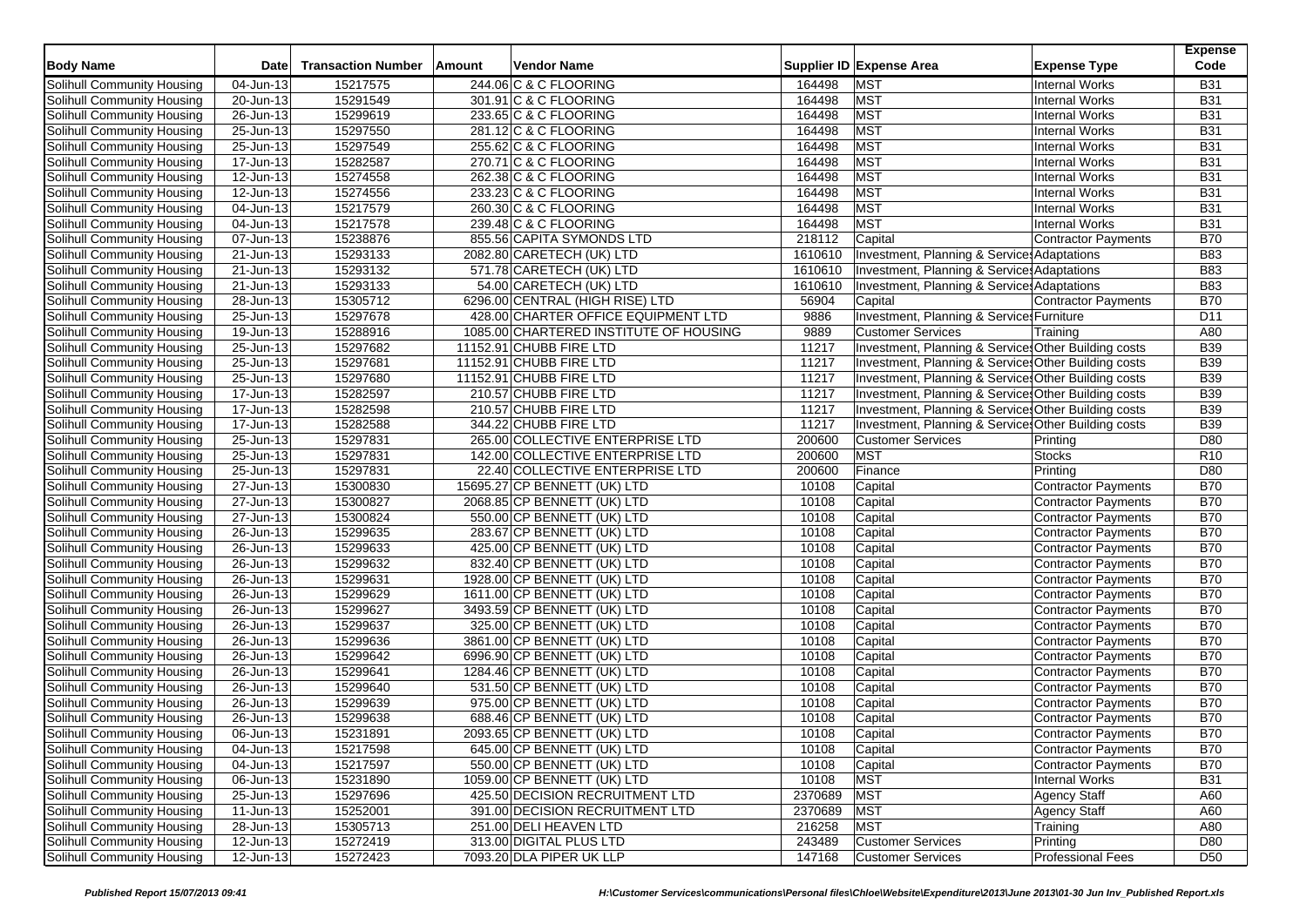| <b>Body Name</b>                  | <b>Date</b>             | <b>Transaction Number</b> | Amount | <b>Vendor Name</b>                        |         | Supplier ID Expense Area                              | <b>Expense Type</b>          | <b>Expense</b><br>Code |
|-----------------------------------|-------------------------|---------------------------|--------|-------------------------------------------|---------|-------------------------------------------------------|------------------------------|------------------------|
| Solihull Community Housing        | 17-Jun-13               | 15283733                  |        | 611.00 DMW ENVIRONMENTAL                  | 281856  | Capital                                               | Contractor Payments          | <b>B70</b>             |
| Solihull Community Housing        | 17-Jun-13               | 15283736                  |        | 1191.00 DMW ENVIRONMENTAL                 | 281856  | <b>MST</b>                                            | <b>Internal Works</b>        | <b>B31</b>             |
| Solihull Community Housing        | 17-Jun-13               | 15283732                  |        | 130.00 DMW ENVIRONMENTAL                  | 281856  | <b>MST</b>                                            | <b>Internal Works</b>        | <b>B31</b>             |
| Solihull Community Housing        | 17-Jun-13               | 15283731                  |        | 2411.00 DMW ENVIRONMENTAL                 | 281856  | <b>MST</b>                                            | <b>Internal Works</b>        | <b>B31</b>             |
| Solihull Community Housing        | 17-Jun-13               | 15283737                  |        | 681.00 DMW ENVIRONMENTAL                  | 281856  | <b>MST</b>                                            | <b>Internal Works</b>        | <b>B31</b>             |
| Solihull Community Housing        | 17-Jun-13               | 15283736                  |        | 1801.00 DMW ENVIRONMENTAL                 | 281856  | <b>MST</b>                                            | <b>Internal Works</b>        | <b>B31</b>             |
| Solihull Community Housing        | 17-Jun-13               | 15283732                  |        | 1433.00 DMW ENVIRONMENTAL                 | 281856  | <b>MST</b>                                            | <b>Internal Works</b>        | <b>B31</b>             |
| Solihull Community Housing        | 17-Jun-13               | 15283735                  |        | 450.00 DMW ENVIRONMENTAL                  | 281856  | <b>MST</b>                                            | <b>Internal Works</b>        | <b>B31</b>             |
| Solihull Community Housing        | 27-Jun-13               | 15302691                  |        | 512.00 DOORFIT PRODUCTS LTD               | 5228    | <b>MST</b>                                            | <b>Stocks</b>                | R <sub>10</sub>        |
| Solihull Community Housing        | 18-Jun-13               | 15287186                  |        | 1733.00 DOORFIT PRODUCTS LTD              | 5228    | <b>MST</b>                                            | Stocks                       | R <sub>10</sub>        |
| Solihull Community Housing        | 18-Jun-13               | 15287179                  |        | 630.00 DOORFIT PRODUCTS LTD               | 5228    | <b>MST</b>                                            | <b>Stocks</b>                | R <sub>10</sub>        |
| Solihull Community Housing        | 13-Jun-13               | 15276807                  |        | 1733.97 DULUX DECORATOR CENTRES           | 69460   | <b>MST</b>                                            | <b>Internal Works</b>        | <b>B31</b>             |
| Solihull Community Housing        | 13-Jun-13               | 15276810                  |        | 1304.65 DULUX DECORATOR CENTRES           | 69460   | Capital                                               | <b>Contractor Payments</b>   | <b>B70</b>             |
| Solihull Community Housing        | 13-Jun-13               | 15276810                  |        | 164.73 DULUX DECORATOR CENTRES            | 69460   | Capital                                               | <b>Contractor Payments</b>   | <b>B70</b>             |
| Solihull Community Housing        | 20-Jun-13               | 15292059                  |        | 289.35 E M GRIFFITHS                      | 2485705 | Housing Management                                    | Car Allowances               | C <sub>10</sub>        |
| Solihull Community Housing        | 04-Jun-13               | 15217595                  |        | 2429.81 ECLIPSE ACCESS SOLUTIONS LTD      | 141696  | Capital                                               | Contractor Payments          | <b>B70</b>             |
| Solihull Community Housing        | 19-Jun-13               | 15290446                  |        | 2698.59 ECLIPSE ACCESS SOLUTIONS LTD      | 141696  | Capital                                               | <b>Contractor Payments</b>   | <b>B70</b>             |
| Solihull Community Housing        | 07-Jun-13               | 15238812                  |        | 1240.89 ECLIPSE ACCESS SOLUTIONS LTD      | 141696  | Capital                                               | <b>Contractor Payments</b>   | <b>B70</b>             |
| Solihull Community Housing        | 07-Jun-13               | 15238806                  |        | 2669.35 ECLIPSE ACCESS SOLUTIONS LTD      | 141696  | Capital                                               | <b>Contractor Payments</b>   | <b>B70</b>             |
| Solihull Community Housing        | 19-Jun-13               | 15288886                  |        | 1435.00 ECONERGY                          | 3403689 | <b>Housing Management</b>                             | <b>Equipment Maintenance</b> | D17                    |
| Solihull Community Housing        | 19-Jun-13               | 15288886                  |        | 572.00 ECONERGY                           | 3403689 | <b>Housing Management</b>                             | <b>Professional Fees</b>     | D <sub>50</sub>        |
| Solihull Community Housing        | 28-Jun-13               | 15305717                  |        | 605.88 EDEN BROWN RECRUITMENT LTD         | 5333    | <b>Housing Management</b>                             | <b>Agency Staff</b>          | A60                    |
| Solihull Community Housing        | 28-Jun-13               | 15305716                  |        | 684.50 EDEN BROWN RECRUITMENT LTD         | 5333    | <b>Housing Management</b>                             | <b>Agency Staff</b>          | A60                    |
| Solihull Community Housing        | 28-Jun-13               | 15305714                  |        | 740.00 EDEN BROWN RECRUITMENT LTD         | 5333    | <b>Housing Management</b>                             | <b>Agency Staff</b>          | A60                    |
| Solihull Community Housing        | 25-Jun-13               | 15297697                  |        | 684.50 EDEN BROWN RECRUITMENT LTD         | 5333    | <b>Housing Management</b>                             | <b>Agency Staff</b>          | A60                    |
| Solihull Community Housing        | 25-Jun-13               | 15297698                  |        | 425.50 EDEN BROWN RECRUITMENT LTD         | 5333    | <b>Housing Management</b>                             | <b>Agency Staff</b>          | A60                    |
| Solihull Community Housing        | 19-Jun-13               | 15288889                  |        | 425.50 EDEN BROWN RECRUITMENT LTD         | 5333    | Housing Management                                    | <b>Agency Staff</b>          | A60                    |
| Solihull Community Housing        | 19-Jun-13               | 15288888                  |        | 258.75 EDEN BROWN RECRUITMENT LTD         | 5333    | <b>Housing Management</b>                             | <b>Agency Staff</b>          | A60                    |
| Solihull Community Housing        | 12-Jun-13               | 15272425                  |        | 460.00 EDEN BROWN RECRUITMENT LTD         | 5333    | <b>Housing Management</b>                             | <b>Agency Staff</b>          | A60                    |
| Solihull Community Housing        | 13-Jun-13               | 15280360                  |        | 2051.14 EDF ENERGY 1 LTD                  | 135472  | <b>Housing Management</b>                             | Electricity                  | <b>B11</b>             |
| Solihull Community Housing        | 07-Jun-13               | 15238881                  |        | 210.00 ELECTROTEST SERVICES LTD           | 31719   | Investment, Planning & Services Other Building costs  |                              | <b>B39</b>             |
| Solihull Community Housing        | 19-Jun-13               | 15288892                  |        | 2018.33 ELECTROTEST SERVICES LTD          | 31719   | Capital                                               | Contractor Payments          | <b>B70</b>             |
| Solihull Community Housing        | 19-Jun-13               | 15288892                  |        | 514.97 ELECTROTEST SERVICES LTD           | 31719   | Capital                                               | Contractor Payments          | <b>B70</b>             |
| Solihull Community Housing        | 19-Jun-13               | 15288891                  |        | 6944.83 ELECTROTEST SERVICES LTD          | 31719   | Capital                                               | Contractor Payments          | <b>B70</b>             |
| Solihull Community Housing        | 12-Jun-13               | 15272428                  |        | 10677.30 ELECTROTEST SERVICES LTD         | 31719   | Capital                                               | <b>Contractor Payments</b>   | <b>B70</b>             |
| Solihull Community Housing        | $\overline{07}$ -Jun-13 | 15238884                  |        | 11827.48 ELECTROTEST SERVICES LTD         | 31719   | Capital                                               | Contractor Payments          | <b>B70</b>             |
| Solihull Community Housing        | 07-Jun-13               | 15238882                  |        | 11826.51 ELECTROTEST SERVICES LTD         | 31719   | Capital                                               | <b>Contractor Payments</b>   | <b>B70</b>             |
| Solihull Community Housing        | 28-Jun-13               | 15305718                  |        | 11803.26 ELECTROTEST SERVICES LTD         | 31719   | Investment, Planning & Service Utility Related Works  |                              | <b>B34</b>             |
| Solihull Community Housing        | 19-Jun-13               | 15288892                  |        | 1125.00 ELECTROTEST SERVICES LTD          | 31719   | Investment, Planning & Services Utility Related Works |                              | <b>B34</b>             |
| Solihull Community Housing        | 19-Jun-13               | 15288891                  |        | 1170.00 ELECTROTEST SERVICES LTD          | 31719   | Investment, Planning & Services Utility Related Works |                              | <b>B34</b>             |
| Solihull Community Housing        | 12-Jun-13               | 15272428                  |        | 2520.00 ELECTROTEST SERVICES LTD          | 31719   | Investment, Planning & Services Utility Related Works |                              | <b>B34</b>             |
| Solihull Community Housing        | 07-Jun-13               | 15238884                  |        | 2610.00 ELECTROTEST SERVICES LTD          | 31719   | Investment, Planning & Services Utility Related Works |                              | <b>B34</b>             |
| Solihull Community Housing        | $21 - Jun-13$           | 15293135                  |        | 786.00 EMQC LTD                           | 1959614 | <b>Customer Services</b>                              | <b>Professional Fees</b>     | D <sub>50</sub>        |
| Solihull Community Housing        | 28-Jun-13               | 15305720                  |        | 9690.17 ENTERPRISE MANAGED SERVICES LTD   | 206418  | <b>MST</b>                                            | <b>Waste Disposal</b>        | E20                    |
| Solihull Community Housing        | 28-Jun-13               | 15305720                  |        | 531.31 ENTERPRISE MANAGED SERVICES LTD    | 206418  | <b>MST</b>                                            | <b>Waste Disposal</b>        | E20                    |
| Solihull Community Housing        | 17-Jun-13               | 15283705                  |        | 3013.30 FAMILY CARE TRUST (SOLIHULL)      | 5472    | <b>Housing Management</b>                             | Grounds Maintenance          | <b>B40</b>             |
| Solihull Community Housing        | 17-Jun-13               | 15283793                  |        | 52342.11 G F TOMLINSON GROUP LTD          | 229201  | Capital                                               | Contractor Payments          | <b>B70</b>             |
| Solihull Community Housing        | 26-Jun-13               | 15299315                  |        | 230.00 GRANGE REMOVAL CO LTD              | 5676    | <b>Housing Management</b>                             | Other Supplies And Serv      | D90                    |
| Solihull Community Housing        | 26-Jun-13               | 15299314                  |        | 230.00 GRANGE REMOVAL CO LTD              | 5676    | <b>Housing Management</b>                             | Other Supplies And Servi     | D90                    |
| <b>Solihull Community Housing</b> | 19-Jun-13               | 15288924                  |        | 230.00 GRANGE REMOVAL CO LTD              | 5676    | <b>Housing Management</b>                             | Other Supplies And Servi     | D90                    |
| Solihull Community Housing        | 05-Jun-13               | 15229923                  |        | 912.58 HAMMOND LUBRICANTS & CHEMICALS LTD | 1120597 | Housing Management                                    | Materials                    | D <sub>13</sub>        |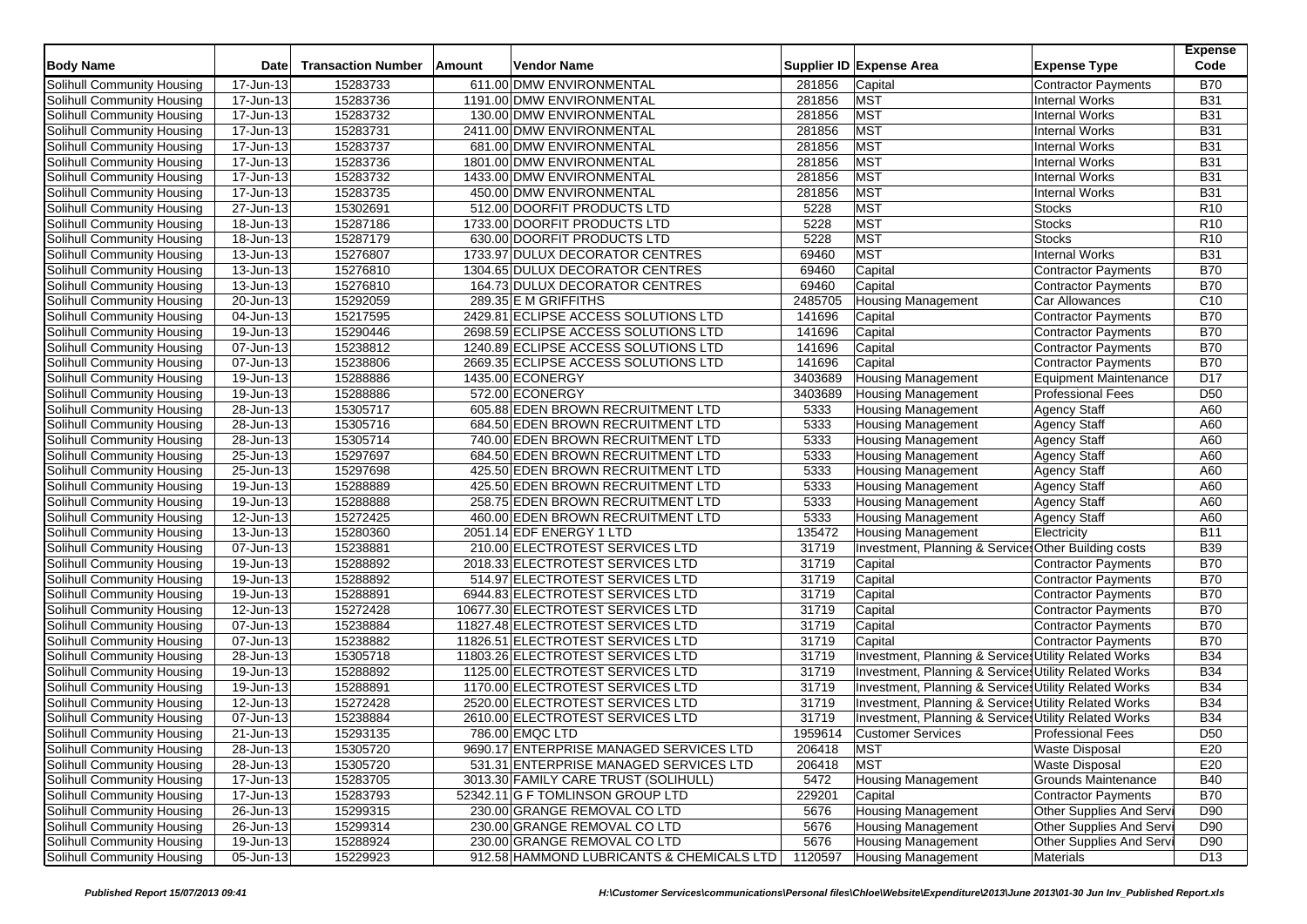| <b>Body Name</b>                  | <b>Date</b>             | <b>Transaction Number</b> | Amount | Vendor Name                                |         | Supplier ID Expense Area  | <b>Expense Type</b>           | <b>Expense</b><br>Code |
|-----------------------------------|-------------------------|---------------------------|--------|--------------------------------------------|---------|---------------------------|-------------------------------|------------------------|
| Solihull Community Housing        | 27-Jun-13               | 15300820                  |        | 3405.00 HANDICARE ACCESSIBILITY LTD        | 277953  | Capital                   | Contractor Payments           | <b>B70</b>             |
| Solihull Community Housing        | 27-Jun-13               | 15300819                  |        | 2014.00 HANDICARE ACCESSIBILITY LTD        | 277953  | Capital                   | <b>Contractor Payments</b>    | <b>B70</b>             |
| Solihull Community Housing        | 03-Jun-13               | 15208612                  |        | 3063.00 HANDICARE ACCESSIBILITY LTD        | 277953  | Capital                   | <b>Contractor Payments</b>    | <b>B70</b>             |
| Solihull Community Housing        | 03-Jun-13               | 15208702                  |        | 295.00 HARVEYS REMOVALS OF SOLIHULL        | 2255708 | Capital                   | Contractor Payments           | <b>B70</b>             |
| Solihull Community Housing        | 21-Jun-13               | 15293136                  |        | 968.75 HERON PRESS                         | 42709   | <b>Customer Services</b>  | Printing                      | D80                    |
| Solihull Community Housing        | 19-Jun-13               | 15288917                  |        | 699.00 HQN LTD                             | 120599  | <b>Customer Services</b>  | Training                      | A80                    |
| Solihull Community Housing        | 05-Jun-13               | 15229648                  |        | 321.06 HUNTLEY REFRIGERATION LTD           | 2041642 | Finance                   | <b>Other Premises Costs</b>   | <b>B90</b>             |
| Solihull Community Housing        | 05-Jun-13               | 15229641                  |        | 284.67 HUNTLEY REFRIGERATION LTD           | 2041642 | <b>Housing Management</b> | Other Premises Costs          | <b>B90</b>             |
| Solihull Community Housing        | 03-Jun-13               | 15208614                  |        | 284.67 HUNTLEY REFRIGERATION LTD           | 2041642 | <b>Customer Services</b>  | <b>General Building Costs</b> | <b>B30</b>             |
| Solihull Community Housing        | 18-Jun-13               | 15287191                  |        | 220.00 INDEPENDENT SURVEYING SUPPLIES      | 1165606 | <b>MST</b>                | <b>Stocks</b>                 | R <sub>10</sub>        |
| Solihull Community Housing        | 17-Jun-13               | 15283764                  |        | 83.68 INTERCARD LTD                        | 5986    | <b>Customer Services</b>  | <b>ICT Consumables</b>        | D33                    |
| Solihull Community Housing        | $17 - Jun-13$           | 15283764                  |        | 128.13 INTERCARD LTD                       | 5986    | <b>Customer Services</b>  | <b>ICT Consumables</b>        | D33                    |
| Solihull Community Housing        | $28 - Jun-13$           | 15305733                  |        | 740.00 JAMES ANDREWS RECRUITMENT SOLUTION  | 673596  | <b>Housing Management</b> | <b>Agency Staff</b>           | A60                    |
| Solihull Community Housing        | 28-Jun-13               | 15305731                  |        | 1011.21 JAMES ANDREWS RECRUITMENT SOLUTION | 673596  | <b>Housing Management</b> | Agency Staff                  | A60                    |
| Solihull Community Housing        | 28-Jun-13               | 15305730                  |        | 1011.21 JAMES ANDREWS RECRUITMENT SOLUTION | 673596  | <b>Housing Management</b> | <b>Agency Staff</b>           | A60                    |
| Solihull Community Housing        | $\overline{28}$ -Jun-13 | 15305729                  |        | 740.00 JAMES ANDREWS RECRUITMENT SOLUTION  | 673596  | <b>Housing Management</b> | <b>Agency Staff</b>           | A60                    |
| Solihull Community Housing        | 28-Jun-13               | 15305732                  |        | 740.00 JAMES ANDREWS RECRUITMENT SOLUTION  | 673596  | <b>Housing Management</b> | Agency Staff                  | A60                    |
| Solihull Community Housing        | 25-Jun-13               | 15297703                  |        | 600.00 JAMES ANDREWS RECRUITMENT SOLUTION  | 673596  | <b>Housing Management</b> | <b>Agency Staff</b>           | A60                    |
| Solihull Community Housing        | 25-Jun-13               | 15297706                  |        | 325.00 JAMES ANDREWS RECRUITMENT SOLUTION  | 673596  | <b>Housing Management</b> | <b>Agency Staff</b>           | A60                    |
| Solihull Community Housing        | 19-Jun-13               | 15288919                  |        | 740.00 JAMES ANDREWS RECRUITMENT SOLUTION  | 673596  | <b>Housing Management</b> | <b>Agency Staff</b>           | A60                    |
| Solihull Community Housing        | $19$ -Jun-13            | 15288918                  |        | 1011.21 JAMES ANDREWS RECRUITMENT SOLUTION | 673596  | <b>Housing Management</b> | <b>Agency Staff</b>           | A60                    |
| Solihull Community Housing        | $19 - Jun-13$           | 15288898                  |        | 867.73 JAMES ANDREWS RECRUITMENT SOLUTION  | 673596  | <b>Housing Management</b> | <b>Agency Staff</b>           | A60                    |
| <b>Solihull Community Housing</b> | 19-Jun-13               | 15288897                  |        | 881.39 JAMES ANDREWS RECRUITMENT SOLUTION  | 673596  | <b>Housing Management</b> | <b>Agency Staff</b>           | A60                    |
| Solihull Community Housing        | $19$ -Jun-13            | 15288896                  |        | 1011.21 JAMES ANDREWS RECRUITMENT SOLUTION | 673596  | <b>Housing Management</b> | <b>Agency Staff</b>           | A60                    |
| Solihull Community Housing        | $\overline{19}$ -Jun-13 | 15288895                  |        | 901.89 JAMES ANDREWS RECRUITMENT SOLUTION  | 673596  | <b>Housing Management</b> | <b>Agency Staff</b>           | A60                    |
| Solihull Community Housing        | 17-Jun-13               | 15283765                  |        | 740.00 JAMES ANDREWS RECRUITMENT SOLUTION  | 673596  | <b>Housing Management</b> | <b>Agency Staff</b>           | A60                    |
| Solihull Community Housing        | $\overline{07}$ -Jun-13 | 15238790                  |        | 1011.21 JAMES ANDREWS RECRUITMENT SOLUTION | 673596  | <b>Housing Management</b> | <b>Agency Staff</b>           | A60                    |
| Solihull Community Housing        | 07-Jun-13               | 15238788                  |        | 730.00 JAMES ANDREWS RECRUITMENT SOLUTION  | 673596  | <b>Housing Management</b> | <b>Agency Staff</b>           | A60                    |
| Solihull Community Housing        | $17 - Jun-13$           | 15283707                  |        | 57259.00 JESSUP BROTHERS LTD               | 3190686 | Capital                   | <b>Contractor Payments</b>    | <b>B70</b>             |
| Solihull Community Housing        | 27-Jun-13               | 15302725                  |        | 286.20 JEWSON LTD                          | 6111    | <b>MST</b>                | <b>Stocks</b>                 | R <sub>10</sub>        |
| Solihull Community Housing        | $\overline{27}$ -Jun-13 | 15302722                  |        | 270.30 JEWSON LTD                          | 6111    | <b>MST</b>                | <b>Stocks</b>                 | R10                    |
| Solihull Community Housing        | 27-Jun-13               | 15302721                  |        | 220.30 JEWSON LTD                          | 6111    | MST                       | Stocks                        | R <sub>10</sub>        |
| Solihull Community Housing        | 27-Jun-13               | 15302716                  |        | 525.00 JEWSON LTD                          | 6111    | MST                       | <b>Stocks</b>                 | R <sub>10</sub>        |
| Solihull Community Housing        | 27-Jun-13               | 15302728                  |        | 248.40 JEWSON LTD                          | 6111    | <b>MST</b>                | Stocks                        | R <sub>10</sub>        |
| Solihull Community Housing        | 26-Jun-13               | 15300604                  |        | 530.28 JEWSON LTD                          | 6111    | MST                       | <b>Stocks</b>                 | R <sub>10</sub>        |
| Solihull Community Housing        | 26-Jun-13               | 15300597                  |        | 3747.00 JEWSON LTD                         | 6111    | <b>MST</b>                | <b>Stocks</b>                 | R <sub>10</sub>        |
| Solihull Community Housing        | $\overline{26}$ -Jun-13 | 15300596                  |        | 1994.52 JEWSON LTD                         | 6111    | <b>MST</b>                | Stocks                        | R10                    |
| Solihull Community Housing        | 26-Jun-13               | 15300603                  |        | 484.39 JEWSON LTD                          | 6111    | MST                       | Stocks                        | R <sub>10</sub>        |
| Solihull Community Housing        | 26-Jun-13               | 15300593                  |        | 460.00 JEWSON LTD                          | 6111    | <b>MST</b>                | Stocks                        | R10                    |
| Solihull Community Housing        | 26-Jun-13               | 15300572                  |        | 903.12 JEWSON LTD                          | 6111    | <b>MST</b>                | Stocks                        | R <sub>10</sub>        |
| Solihull Community Housing        | 26-Jun-13               | 15300570                  |        | 230.00 JEWSON LTD                          | 6111    | <b>MST</b>                | <b>Stocks</b>                 | R <sub>10</sub>        |
| Solihull Community Housing        | 18-Jun-13               | 15287215                  |        | 764.00 JEWSON LTD                          | 6111    | <b>MST</b>                | <b>Stocks</b>                 | R10                    |
| Solihull Community Housing        | 18-Jun-13               | 15287307                  |        | 419.47 JEWSON LTD                          | 6111    | <b>MST</b>                | <b>Stocks</b>                 | R <sub>10</sub>        |
| Solihull Community Housing        | 18-Jun-13               | 15287208                  |        | 5090.04 JEWSON LTD                         | 6111    | <b>MST</b>                | <b>Stocks</b>                 | R <sub>10</sub>        |
| Solihull Community Housing        | 18-Jun-13               | 15287201                  |        | 2058.42 JEWSON LTD                         | 6111    | <b>MST</b>                | <b>Stocks</b>                 | R <sub>10</sub>        |
| Solihull Community Housing        | 18-Jun-13               | 15287197                  |        | 394.40 JEWSON LTD                          | 6111    | <b>MST</b>                | <b>Stocks</b>                 | R <sub>10</sub>        |
| Solihull Community Housing        | 18-Jun-13               | 15287193                  |        | 4658.78 JEWSON LTD                         | 6111    | <b>MST</b>                | <b>Stocks</b>                 | R <sub>10</sub>        |
| Solihull Community Housing        | 18-Jun-13               | 15287194                  |        | 410.00 JEWSON LTD                          | 6111    | <b>MST</b>                | <b>Stocks</b>                 | R <sub>10</sub>        |
| Solihull Community Housing        | 12-Jun-13               | 15272500                  |        | 2030.55 JEWSON LTD                         | 6111    | <b>MST</b>                | <b>Stocks</b>                 | R <sub>10</sub>        |
| Solihull Community Housing        | 12-Jun-13               | 15272490                  |        | 3856.25 JEWSON LTD                         | 6111    | <b>MST</b>                | <b>Stocks</b>                 | R <sub>10</sub>        |
| Solihull Community Housing        | 12-Jun-13               | 15272483                  |        | 295.95 JEWSON LTD                          | 6111    | <b>MST</b>                | <b>Stocks</b>                 | R <sub>10</sub>        |
|                                   |                         |                           |        |                                            |         |                           |                               |                        |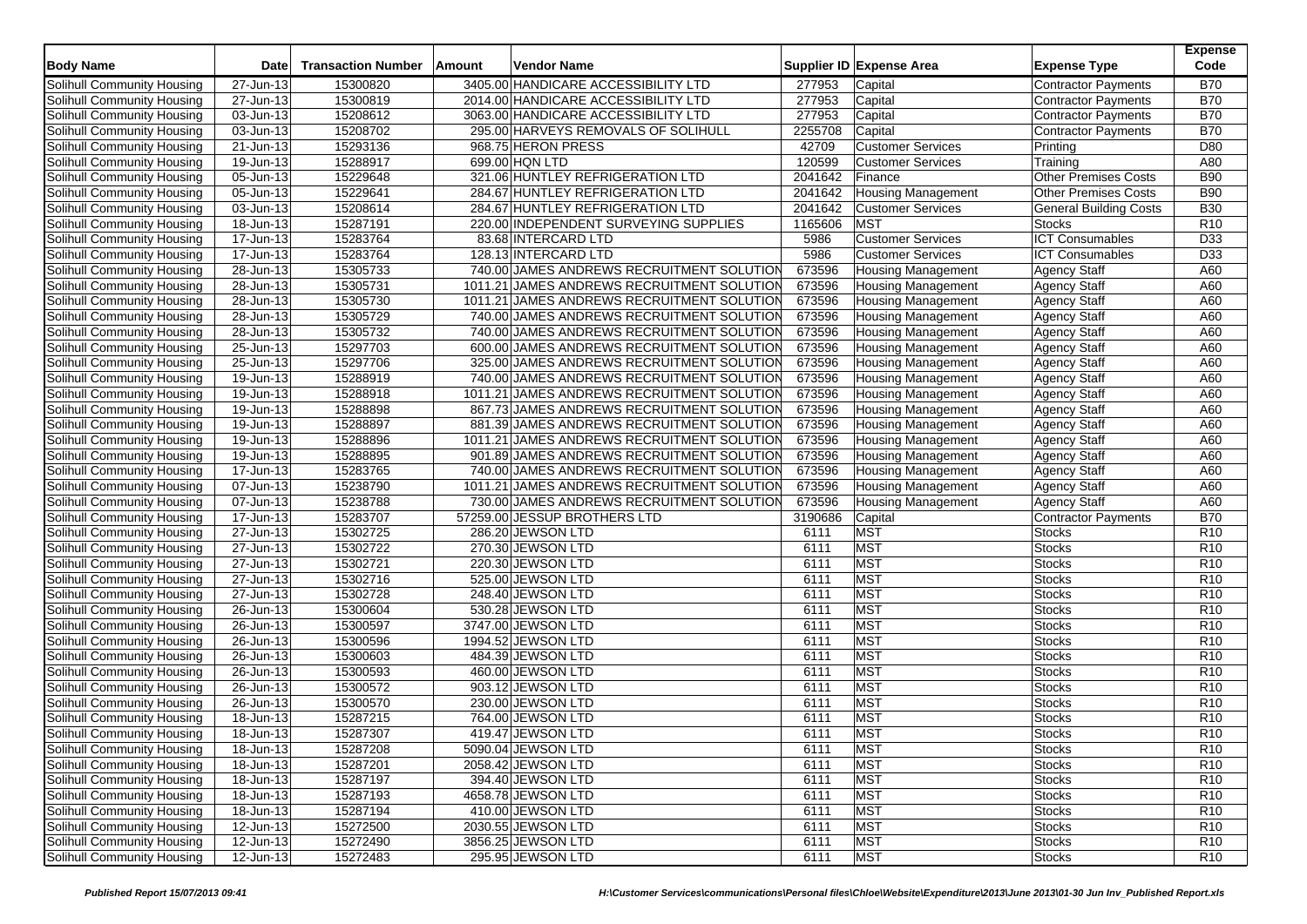| <b>Body Name</b>                                         | <b>Date</b>             | <b>Transaction Number</b> | Amount | Vendor Name                                              |                   | Supplier ID Expense Area                              | <b>Expense Type</b>                            | <b>Expense</b><br>Code |
|----------------------------------------------------------|-------------------------|---------------------------|--------|----------------------------------------------------------|-------------------|-------------------------------------------------------|------------------------------------------------|------------------------|
| Solihull Community Housing                               | 12-Jun-13               | 15272479                  |        | 319.00 JEWSON LTD                                        | 6111              | <b>MST</b>                                            | <b>Stocks</b>                                  | R <sub>10</sub>        |
| Solihull Community Housing                               | 12-Jun-13               | 15272472                  |        | 636.84 JEWSON LTD                                        | 6111              | <b>MST</b>                                            | <b>Stocks</b>                                  | R10                    |
| Solihull Community Housing                               | 12-Jun-13               | 15272424                  |        | 2210.40 JEWSON LTD                                       | 6111              | <b>MST</b>                                            | <b>Stocks</b>                                  | R <sub>10</sub>        |
| Solihull Community Housing                               | 12-Jun-13               | 15272403                  |        | 427.55 JEWSON LTD                                        | 6111              | MST                                                   | <b>Stocks</b>                                  | R <sub>10</sub>        |
| Solihull Community Housing                               | 12-Jun-13               | 15272414                  |        | 1626.96 JEWSON LTD                                       | 6111              | <b>MST</b>                                            | <b>Stocks</b>                                  | R10                    |
| Solihull Community Housing                               | 12-Jun-13               | 15272382                  |        | 256.25 JEWSON LTD                                        | 6111              | MST                                                   | <b>Stocks</b>                                  | R <sub>10</sub>        |
| Solihull Community Housing                               | 11-Jun-13               | 15273556                  |        | 213.70 JEWSON LTD                                        | 6111              | MST                                                   | <b>Stocks</b>                                  | R <sub>10</sub>        |
| Solihull Community Housing                               | 11-Jun-13               | 15273549                  |        | 834.74 JEWSON LTD                                        | 6111              | <b>MST</b>                                            | <b>Stocks</b>                                  | R <sub>10</sub>        |
| Solihull Community Housing                               | 11-Jun-13               | 15273548                  |        | 267.50 JEWSON LTD                                        | 6111              | MST                                                   | <b>Stocks</b>                                  | R <sub>10</sub>        |
| Solihull Community Housing                               | $11$ -Jun-13            | 15270609                  |        | 228.72 JEWSON LTD                                        | 6111              | MST                                                   | Stocks                                         | R <sub>10</sub>        |
| Solihull Community Housing                               | 11-Jun-13               | 15270607                  |        | 286.39 JEWSON LTD                                        | 6111              | <b>MST</b>                                            | <b>Stocks</b>                                  | R <sub>10</sub>        |
| Solihull Community Housing                               | $11$ -Jun-13            | 15270605                  |        | 737.20 JEWSON LTD                                        | 6111              | MST                                                   | <b>Stocks</b>                                  | R <sub>10</sub>        |
| Solihull Community Housing                               | 11-Jun-13               | 15270604                  |        | 2239.20 JEWSON LTD                                       | 6111              | <b>MST</b>                                            | <b>Stocks</b>                                  | R10                    |
| Solihull Community Housing                               | 11-Jun-13               | 15270602                  |        | 302.01 JEWSON LTD                                        | 6111              | MST                                                   | <b>Stocks</b>                                  | R <sub>10</sub>        |
| Solihull Community Housing                               | 11-Jun-13               | 15270601                  |        | 672.88 JEWSON LTD                                        | 6111              | <b>MST</b>                                            | <b>Stocks</b>                                  | R <sub>10</sub>        |
| Solihull Community Housing                               | 11-Jun-13               | 15270600                  |        | 676.79 JEWSON LTD                                        | 6111              | <b>MST</b>                                            | <b>Stocks</b>                                  | R10                    |
| Solihull Community Housing                               | 11-Jun-13               | 15270595                  |        | 350.00 JEWSON LTD                                        | 6111              | <b>MST</b>                                            | <b>Stocks</b>                                  | R <sub>10</sub>        |
| Solihull Community Housing                               | 11-Jun-13               | 15270594                  |        | 289.50 JEWSON LTD                                        | 6111              | MST                                                   | <b>Stocks</b>                                  | R <sub>10</sub>        |
| Solihull Community Housing                               | 11-Jun-13               | 15270587                  |        | 1085.56 JEWSON LTD                                       | 6111              | <b>MST</b>                                            | <b>Stocks</b>                                  | R10                    |
| Solihull Community Housing                               | 11-Jun-13               | 15270563                  |        | 1169.10 JEWSON LTD                                       | 6111              | MST                                                   | Stocks                                         | R <sub>10</sub>        |
| Solihull Community Housing                               | 11-Jun-13               | 15270598                  |        | 507.05 JEWSON LTD                                        | 6111              | MST                                                   | Stocks                                         | R <sub>10</sub>        |
| <b>Solihull Community Housing</b>                        | 11-Jun-13               | 15270590                  |        | 3200.90 JEWSON LTD                                       | 6111              | <b>MST</b>                                            | <b>Stocks</b>                                  | R <sub>10</sub>        |
| Solihull Community Housing                               | 04-Jun-13               | 15218665                  |        | 1443.80 JEWSON LTD                                       | 6111              | <b>MST</b>                                            | Stocks                                         | R10                    |
| Solihull Community Housing                               | 04-Jun-13               | 15218638                  |        | 2223.81 JEWSON LTD                                       | 6111              | MST                                                   | <b>Stocks</b>                                  | R <sub>10</sub>        |
| Solihull Community Housing                               | $\overline{04}$ -Jun-13 | 15218643                  |        | 1562.33 JEWSON LTD                                       | 6111              | <b>MST</b>                                            | <b>Stocks</b>                                  | R10                    |
| Solihull Community Housing                               | 04-Jun-13               | 15218606                  |        | 404.40 JEWSON LTD                                        | 6111              | MST                                                   | Stocks                                         | R <sub>10</sub>        |
| Solihull Community Housing                               | $\overline{04}$ -Jun-13 | 15218635                  |        | 534.48 JEWSON LTD                                        | 6111              | MST                                                   | Stocks                                         | R <sub>10</sub>        |
| Solihull Community Housing                               | 04-Jun-13               | 15218582                  |        | 367.91 JEWSON LTD                                        | 6111              | <b>MST</b>                                            | <b>Stocks</b>                                  | R10                    |
| Solihull Community Housing                               | 04-Jun-13               | 15218580                  |        | 439.56 JEWSON LTD                                        | 6111              | <b>MST</b>                                            | <b>Stocks</b>                                  | R <sub>10</sub>        |
| Solihull Community Housing                               | 04-Jun-13               | 15218578                  |        | 312.00 JEWSON LTD                                        | 6111              | MST                                                   | <b>Stocks</b>                                  | R <sub>10</sub>        |
| Solihull Community Housing                               | 04-Jun-13               | 15218573                  |        | 725.00 JEWSON LTD                                        | 6111              | <b>MST</b>                                            | Stocks                                         | R10                    |
|                                                          | 04-Jun-13               | 15218655                  |        | 272.40 JEWSON LTD                                        | 6111              | MST                                                   | Stocks                                         | R <sub>10</sub>        |
| Solihull Community Housing                               |                         |                           |        |                                                          | 6111              | MST                                                   | <b>Stocks</b>                                  | R <sub>10</sub>        |
| Solihull Community Housing                               | 04-Jun-13               | 15218572                  |        | 1207.00 JEWSON LTD                                       |                   | <b>Customer Services</b>                              | Other Communication Co                         | D49                    |
| Solihull Community Housing                               | 17-Jun-13               | 15283724                  |        | 270.00 KAREN BUTLER                                      | 436596            |                                                       | Other Communication Cd                         | D49                    |
| Solihull Community Housing                               | 07-Jun-13<br>26-Jun-13  | 15238783<br>15299112      |        | 270.00 KAREN BUTLER<br>900.00 KAURSA CHARTERED SURVEYORS | 436596<br>2662686 | <b>Customer Services</b><br>Capital                   |                                                | <b>B70</b>             |
| Solihull Community Housing                               |                         |                           |        |                                                          |                   |                                                       | <b>Contractor Payments</b>                     | <b>B70</b>             |
| Solihull Community Housing<br>Solihull Community Housing | 05-Jun-13               | 15229926                  |        | 660.00 LANDMARK ENERGY                                   | 165198            | Capital                                               | Contractor Payments<br>Movement Incentive Sche | U32                    |
|                                                          | 10-Jun-13               | 15243666                  |        | 1885.59 REDACTED PERSONAL DATA                           | 3598694<br>260485 | <b>Balance Sheet</b>                                  |                                                | D <sub>54</sub>        |
| Solihull Community Housing                               | 25-Jun-13               | 15297826                  |        | 3800.00 LIBERATA UK LIMITED                              |                   | <b>Housing Management</b>                             | Court Fees                                     |                        |
| Solihull Community Housing                               | 28-Jun-13               | 15305734                  |        | 51258.20 LIFT & ENGINEERING SERVICES                     | 1656614           | Capital                                               | Contractor Payments                            | <b>B70</b>             |
| Solihull Community Housing                               | 20-Jun-13               | 15291572                  |        | 4859.93 LIFT & ENGINEERING SERVICES                      | 1656614           | Investment, Planning & Services Utility Related Works |                                                | <b>B34</b>             |
| Solihull Community Housing                               | 17-Jun-13               | 15283776                  |        | 3742.72 LIFT & ENGINEERING SERVICES                      | 1656614           | Investment, Planning & Services Utility Related Works |                                                | <b>B34</b>             |
| Solihull Community Housing                               | 17-Jun-13               | 15282626                  |        | 7947.28 LIFT & ENGINEERING SERVICES                      | 1656614           | Investment, Planning & Services Utility Related Works |                                                | <b>B34</b>             |
| Solihull Community Housing                               | 17-Jun-13               | 15282623                  |        | 1495.67 LIFT & ENGINEERING SERVICES                      | 1656614           | Investment, Planning & Services Utility Related Works |                                                | <b>B34</b>             |
| Solihull Community Housing                               | 17-Jun-13               | 15282620                  |        | 930.93 LIFT & ENGINEERING SERVICES                       | 1656614           | Investment, Planning & Services Utility Related Works |                                                | <b>B34</b>             |
| Solihull Community Housing                               | 17-Jun-13               | 15282619                  |        | 219.84 LIFT & ENGINEERING SERVICES                       | 1656614           | Investment, Planning & Services Utility Related Works |                                                | <b>B34</b>             |
| Solihull Community Housing                               | 17-Jun-13               | 15282625                  |        | 8668.41 LIFT & ENGINEERING SERVICES                      | 1656614           | Investment, Planning & Services Utility Related Works |                                                | <b>B34</b>             |
| Solihull Community Housing                               | 17-Jun-13               | 15282618                  |        | 580.61 LIFT & ENGINEERING SERVICES                       | 1656614           | Investment, Planning & Services Utility Related Works |                                                | <b>B34</b>             |
| Solihull Community Housing                               | 14-Jun-13               | 15277276                  |        | 256.60 LIFT & ENGINEERING SERVICES                       | 1656614           | Investment, Planning & Services Utility Related Works |                                                | <b>B34</b>             |
| Solihull Community Housing                               | 14-Jun-13               | 15277266                  |        | 245.31 LIFT & ENGINEERING SERVICES                       | 1656614           | Investment, Planning & Services Utility Related Works |                                                | <b>B34</b>             |
| Solihull Community Housing                               | 14-Jun-13               | 15277265                  |        | 256.60 LIFT & ENGINEERING SERVICES                       | 1656614           | Investment, Planning & Services Utility Related Works |                                                | <b>B34</b>             |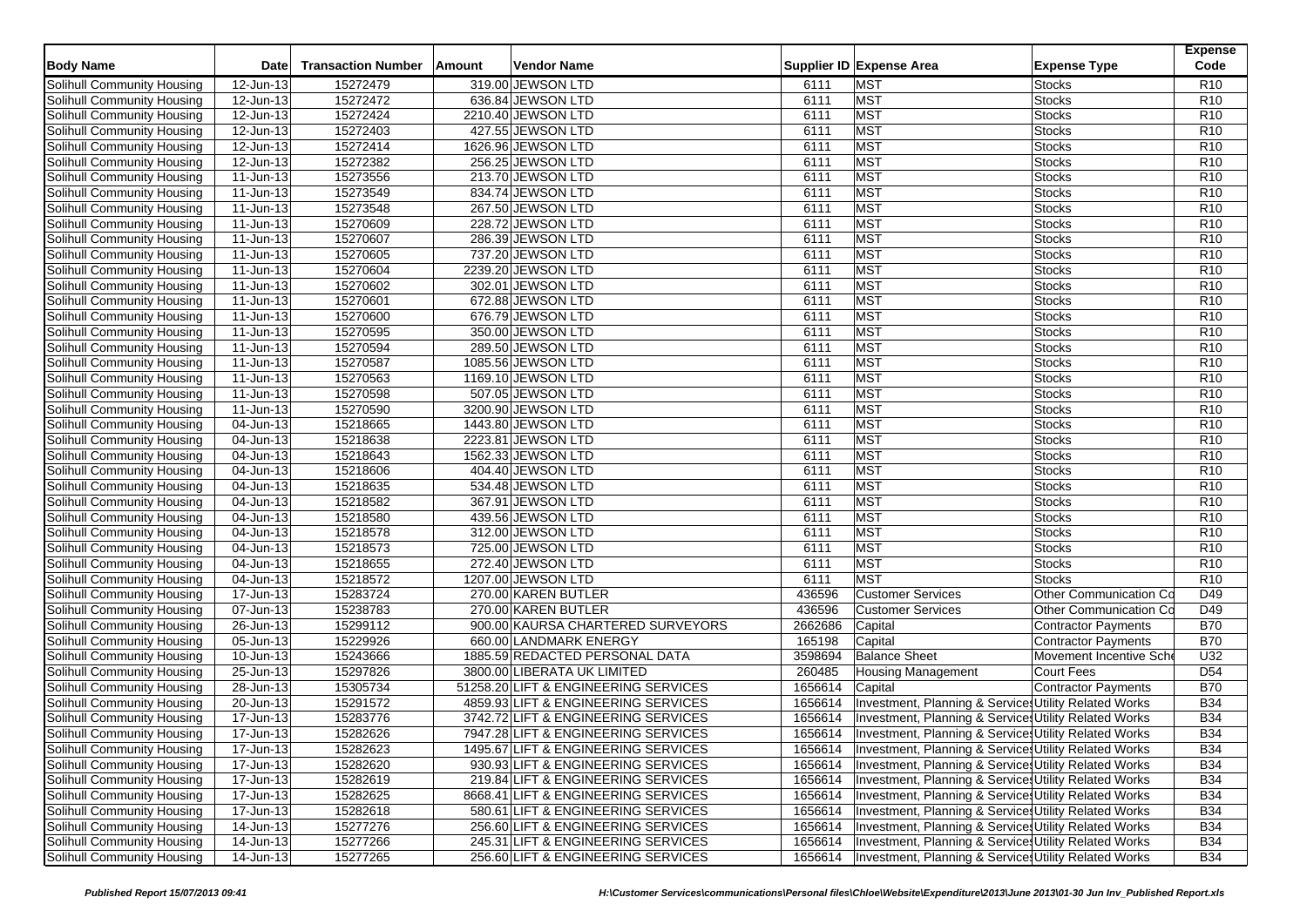| <b>Body Name</b>                  | <b>Date</b>             | <b>Transaction Number</b> | Amount | Vendor Name                                 |         | Supplier ID Expense Area                              | <b>Expense Type</b>           | <b>Expense</b><br>Code |
|-----------------------------------|-------------------------|---------------------------|--------|---------------------------------------------|---------|-------------------------------------------------------|-------------------------------|------------------------|
| Solihull Community Housing        | 14-Jun-13               | 15277259                  |        | 2464.29 LIFT & ENGINEERING SERVICES         | 1656614 | Investment, Planning & Services Utility Related Works |                               | <b>B34</b>             |
| Solihull Community Housing        | 14-Jun-13               | 15277254                  |        | 2158.45 LIFT & ENGINEERING SERVICES         | 1656614 | Investment, Planning & Services Utility Related Works |                               | <b>B34</b>             |
| Solihull Community Housing        | 14-Jun-13               | 15277253                  |        | 975.08 LIFT & ENGINEERING SERVICES          | 1656614 | Investment, Planning & Services Utility Related Works |                               | <b>B34</b>             |
| Solihull Community Housing        | 03-Jun-13               | 15208713                  |        | 95.00 LIGHTHOUSE (UK) LTD                   | 3472686 | <b>Customer Services</b>                              | <b>Materials</b>              | D <sub>13</sub>        |
| Solihull Community Housing        | 03-Jun-13               | 15208713                  |        | 95.00 LIGHTHOUSE (UK) LTD                   | 3472686 | <b>Customer Services</b>                              | <b>Materials</b>              | D13                    |
| Solihull Community Housing        | 03-Jun-13               | 15208713                  |        | 95.00 LIGHTHOUSE (UK) LTD                   | 3472686 | <b>Customer Services</b>                              | Materials                     | D <sub>13</sub>        |
| Solihull Community Housing        | 03-Jun-13               | 15208713                  |        | 95.00 LIGHTHOUSE (UK) LTD                   | 3472686 | <b>Customer Services</b>                              | Materials                     | D <sub>13</sub>        |
| Solihull Community Housing        | 03-Jun-13               | 15208713                  |        | 86.40 LIGHTHOUSE (UK) LTD                   | 3472686 | <b>Customer Services</b>                              | <b>Materials</b>              | D <sub>13</sub>        |
| Solihull Community Housing        | 03-Jun-13               | 15208714                  |        | 3295.00 LIGHTHOUSE (UK) LTD                 | 3472686 | <b>Customer Services</b>                              | <b>Materials</b>              | D <sub>13</sub>        |
| Solihull Community Housing        | 03-Jun-13               | 15208718                  |        | 295.00 LIME LEGAL LTD                       | 128838  | <b>Customer Services</b>                              | Training                      | A80                    |
| Solihull Community Housing        | 25-Jun-13               | 15297735                  |        | 1593.00 LLOYDS TSB AUTOLEASE LTD            | 101345  | <b>MST</b>                                            | Vehicle Hire                  | C30                    |
| Solihull Community Housing        | 25-Jun-13               | 15297734                  |        | 3881.33 LLOYDS TSB AUTOLEASE LTD            | 101345  | <b>MST</b>                                            | Vehicle Hire                  | C30                    |
| Solihull Community Housing        | 25-Jun-13               | 15297727                  |        | 18615.75 LLOYDS TSB AUTOLEASE LTD           | 101345  | <b>MST</b>                                            | Vehicle Hire                  | C30                    |
| Solihull Community Housing        | 25-Jun-13               | 15297729                  |        | 2877.83 LLOYDS TSB AUTOLEASE LTD            | 101345  | <b>MST</b>                                            | Vehicle Hire                  | C30                    |
| Solihull Community Housing        | 25-Jun-13               | 15297724                  |        | 524.44 LLOYDS TSB AUTOLEASE LTD             | 101345  | <b>MST</b>                                            | Vehicle Hire                  | C30                    |
| Solihull Community Housing        | $\overline{25}$ -Jun-13 | 15297713                  |        | 18615.75 LLOYDS TSB AUTOLEASE LTD           | 101345  | <b>MST</b>                                            | Vehicle Hire                  | C30                    |
| Solihull Community Housing        | 07-Jun-13               | 15238795                  |        | 18615.75 LLOYDS TSB AUTOLEASE LTD           | 101345  | <b>MST</b>                                            | Vehicle Hire                  | C30                    |
| Solihull Community Housing        | 07-Jun-13               | 15238793                  |        | 882.70 LLOYDS TSB AUTOLEASE LTD             | 101345  | <b>MST</b>                                            | Vehicle Hire                  | C <sub>30</sub>        |
| Solihull Community Housing        | 25-Jun-13               | 15297735                  |        | 1073.23 LLOYDS TSB AUTOLEASE LTD            | 101345  | <b>MST</b>                                            | Vehicle service and repai     | C60                    |
| Solihull Community Housing        | 25-Jun-13               | 15297735                  |        | 524.48 LLOYDS TSB AUTOLEASE LTD             | 101345  | <b>MST</b>                                            | <b>Other Transport Costs</b>  | C90                    |
| Solihull Community Housing        | $\overline{07}$ -Jun-13 | 15238908                  |        | 296.43 LYRECO UK LTD                        | 74691   | Finance                                               | Stationery                    | D <sub>25</sub>        |
| Solihull Community Housing        | 05-Jun-13               | 15229927                  |        | 17240.43 MAN COMMERCIAL PROTECTION LTD      | 946596  | <b>Housing Management</b>                             | Security                      | <b>B43</b>             |
| Solihull Community Housing        | 26-Jun-13               | 15300606                  |        | 248.70 MANSE MASTERDOR LTD                  | 52547   | <b>MST</b>                                            | <b>Stocks</b>                 | R <sub>10</sub>        |
| Solihull Community Housing        | 17-Jun-13               | 15283722                  |        | 501.36 MANSE MASTERDOR LTD                  | 52547   | <b>MST</b>                                            | <b>Stocks</b>                 | R <sub>10</sub>        |
| Solihull Community Housing        | $\overline{17}$ -Jun-13 | 15283723                  |        | 545.01 MANSE MASTERDOR LTD                  | 52547   | <b>MST</b>                                            | <b>Stocks</b>                 | R10                    |
| Solihull Community Housing        | 07-Jun-13               | 15238910                  |        | 4100.00 MARLBOROUGH TRAINING & CONSULTANC'  | 135334  | <b>Customer Services</b>                              | Training                      | A80                    |
| Solihull Community Housing        | 19-Jun-13               | 15288947                  |        | 291.69 MATT HOUSING LTD T/A NORFOLK HOTEL   | 3686690 | <b>Housing Management</b>                             | <b>B&amp;B Accommodation</b>  | <b>B23</b>             |
| Solihull Community Housing        | $\overline{19}$ -Jun-13 | 15288944                  |        | 233.31 MATT HOUSING LTD T/A NORFOLK HOTEL   | 3686690 | <b>Housing Management</b>                             | <b>B&amp;B</b> Accommodation  | <b>B23</b>             |
| Solihull Community Housing        | 19-Jun-13               | 15288948                  |        | 320.81 MATT HOUSING LTD T/A NORFOLK HOTEL   | 3686690 | <b>Housing Management</b>                             | <b>B&amp;B Accommodation</b>  | <b>B23</b>             |
| Solihull Community Housing        | 19-Jun-13               | 15288943                  |        | 233.31 MATT HOUSING LTD T/A NORFOLK HOTEL   | 3686690 | <b>Housing Management</b>                             | <b>B&amp;B</b> Accommodation  | <b>B23</b>             |
| Solihull Community Housing        | 26-Jun-13               | 15299120                  |        | 5000.00 MAYFIELD ASSET & PROPERTY MANAGEME  | 196882  | <b>Customer Services</b>                              | Rents                         | <b>B22</b>             |
| Solihull Community Housing        | 26-Jun-13               | 15299114                  |        | 5000.00 MAYFIELD ASSET & PROPERTY MANAGEME  | 196882  | <b>Customer Services</b>                              | Rents                         | <b>B22</b>             |
| Solihull Community Housing        | 26-Jun-13               | 15299120                  |        | 2028.54 MAYFIELD ASSET & PROPERTY MANAGEME  | 196882  | <b>Customer Services</b>                              | <b>General Building Costs</b> | <b>B30</b>             |
| Solihull Community Housing        | 26-Jun-13               | 15299114                  |        | 2028.54 MAYFIELD ASSET & PROPERTY MANAGEME  | 196882  | <b>Customer Services</b>                              | <b>General Building Costs</b> | <b>B30</b>             |
| Solihull Community Housing        | 10-Jun-13               | 15243560                  |        | 2761.50 REDACTED PERSONAL DATA              | 3614693 | <b>Balance Sheet</b>                                  | Movement Incentive Sche       | U32                    |
| Solihull Community Housing        | $10$ -Jun-13            | 15243675                  |        | 1495.05 REDACTED PERSONAL DATA              | 274586  | <b>Balance Sheet</b>                                  | Movement Incentive Sche       | U <sub>32</sub>        |
| Solihull Community Housing        | 19-Jun-13               | 15290450                  |        | 340.96 MOSSVALE MAINTENANCE & SEALING SERV  | 48908   | Finance                                               | <b>General Building Costs</b> | <b>B30</b>             |
| Solihull Community Housing        | 19-Jun-13               | 15290449                  |        | 2069.51 MOSSVALE MAINTENANCE & SEALING SERV | 48908   | Finance                                               | <b>General Building Costs</b> | <b>B30</b>             |
| Solihull Community Housing        | 19-Jun-13               | 15290447                  |        | 403.72 MOSSVALE MAINTENANCE & SEALING SERV  | 48908   | <b>MST</b>                                            | <b>External Structures</b>    | <b>B33</b>             |
| Solihull Community Housing        | 19-Jun-13               | 15288903                  |        | 479.85 MOSSVALE MAINTENANCE & SEALING SERV  | 48908   | <b>MST</b>                                            | Other Building costs          | <b>B39</b>             |
| Solihull Community Housing        | 17-Jun-13               | 15283777                  |        | 548.40 MOSSVALE MAINTENANCE & SEALING SERV  | 48908   | MST                                                   | Other Building costs          | <b>B39</b>             |
| Solihull Community Housing        | 11-Jun-13               | 15266557                  |        | 411.30 MOSSVALE MAINTENANCE & SEALING SERV  | 48908   | <b>MST</b>                                            | Other Building costs          | <b>B39</b>             |
| Solihull Community Housing        | 28-Jun-13               | 15305736                  |        | 134.82 MOSSVALE MAINTENANCE & SEALING SERV  | 48908   | <b>MST</b>                                            | Voids                         | <b>B</b> 38            |
| Solihull Community Housing        | 28-Jun-13               | 15305735                  |        | 2244.97 MOSSVALE MAINTENANCE & SEALING SERV | 48908   | <b>MST</b>                                            | Voids                         | <b>B38</b>             |
| Solihull Community Housing        | 25-Jun-13               | 15297746                  |        | 5188.50 MOSSVALE MAINTENANCE & SEALING SERV | 48908   | <b>MST</b>                                            | Voids                         | <b>B38</b>             |
| Solihull Community Housing        | 17-Jun-13               | 15283781                  |        | 134.82 MOSSVALE MAINTENANCE & SEALING SERV  | 48908   | MST                                                   | Voids                         | <b>B38</b>             |
| Solihull Community Housing        | 17-Jun-13               | 15283780                  |        | 4222.66 MOSSVALE MAINTENANCE & SEALING SERV | 48908   | <b>MST</b>                                            | Voids                         | <b>B38</b>             |
| Solihull Community Housing        | 11-Jun-13               | 15266560                  |        | 4705.06 MOSSVALE MAINTENANCE & SEALING SERV | 48908   | <b>MST</b>                                            | Voids                         | <b>B38</b>             |
| Solihull Community Housing        | 05-Jun-13               | 15229931                  |        | 3684.89 MOSSVALE MAINTENANCE & SEALING SERV | 48908   | <b>MST</b>                                            | Voids                         | <b>B38</b>             |
| <b>Solihull Community Housing</b> | 19-Jun-13               | 15290448                  |        | 330.34 MOSSVALE MAINTENANCE & SEALING SERV  | 48908   | <b>MST</b>                                            | <b>External Structures</b>    | <b>B33</b>             |
| Solihull Community Housing        | 19-Jun-13               | 15288903                  |        | 68.55 MOSSVALE MAINTENANCE & SEALING SERV   | 48908   | <b>MST</b>                                            | Other Building costs          | <b>B39</b>             |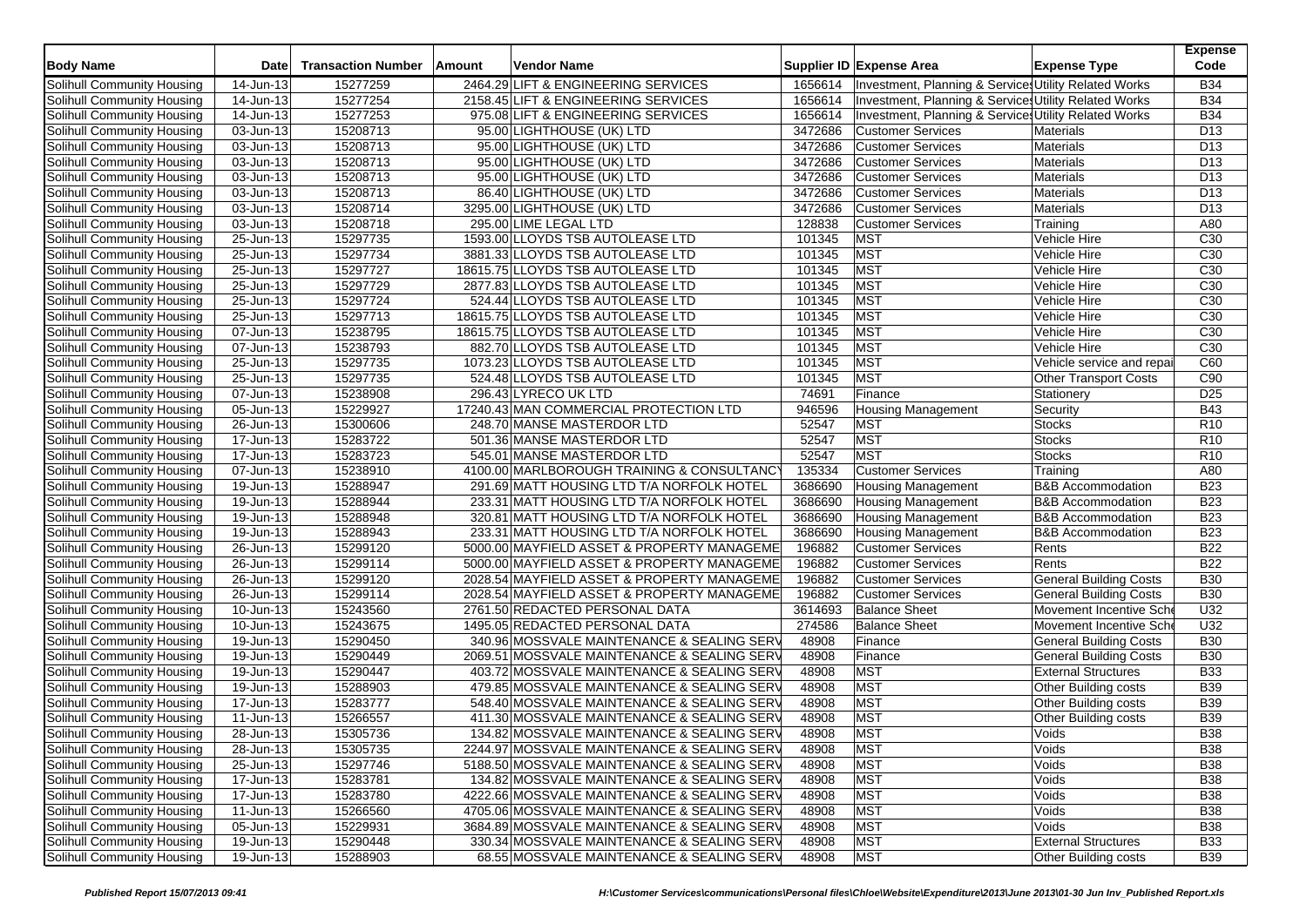| <b>Body Name</b>           | <b>Date</b>             | <b>Transaction Number</b> | Amount | Vendor Name                                 |       | <b>Supplier ID Expense Area</b>                       | <b>Expense Type</b>         | <b>Expense</b><br>Code |
|----------------------------|-------------------------|---------------------------|--------|---------------------------------------------|-------|-------------------------------------------------------|-----------------------------|------------------------|
| Solihull Community Housing | 17-Jun-13               | 15283777                  |        | 205.65 MOSSVALE MAINTENANCE & SEALING SERV  | 48908 | MST                                                   | <b>Other Building costs</b> | <b>B39</b>             |
| Solihull Community Housing | 11-Jun-13               | 15266557                  |        | 274.20 MOSSVALE MAINTENANCE & SEALING SERV  | 48908 | <b>MST</b>                                            | Other Building costs        | <b>B39</b>             |
| Solihull Community Housing | 28-Jun-13               | 15305736                  |        | 468.33 MOSSVALE MAINTENANCE & SEALING SERV  | 48908 | <b>MST</b>                                            | Voids                       | <b>B38</b>             |
| Solihull Community Housing | 28-Jun-13               | 15305735                  |        | 1113.76 MOSSVALE MAINTENANCE & SEALING SERV | 48908 | MST                                                   | Voids                       | <b>B38</b>             |
| Solihull Community Housing | 25-Jun-13               | 15297746                  |        | 4328.56 MOSSVALE MAINTENANCE & SEALING SERV | 48908 | <b>MST</b>                                            | Voids                       | <b>B38</b>             |
| Solihull Community Housing | 17-Jun-13               | 15283781                  |        | 146.97 MOSSVALE MAINTENANCE & SEALING SERV  | 48908 | MST                                                   | Voids                       | <b>B38</b>             |
| Solihull Community Housing | 17-Jun-13               | 15283780                  |        | 1516.54 MOSSVALE MAINTENANCE & SEALING SERV | 48908 | MST                                                   | Voids                       | <b>B38</b>             |
| Solihull Community Housing | 11-Jun-13               | 15266560                  |        | 625.65 MOSSVALE MAINTENANCE & SEALING SERV  | 48908 | <b>MST</b>                                            | Voids                       | <b>B38</b>             |
| Solihull Community Housing | 05-Jun-13               | 15229931                  |        | 1448.16 MOSSVALE MAINTENANCE & SEALING SERV | 48908 | <b>MST</b>                                            | Voids                       | <b>B38</b>             |
| Solihull Community Housing | 18-Jun-13               | 15285548                  |        | 683.24 MOSSVALE MAINTENANCE & SEALING SERV  | 48908 | MST                                                   | <b>Internal Works</b>       | <b>B31</b>             |
| Solihull Community Housing | 25-Jun-13               | 15297659                  |        | 223.39 MOSSVALE MAINTENANCE & SEALING SERV  | 48908 | Investment, Planning & Services Utility Related Works |                             | <b>B34</b>             |
| Solihull Community Housing | 25-Jun-13               | 15297653                  |        | 239.10 MOSSVALE MAINTENANCE & SEALING SERV  | 48908 | Investment, Planning & Services Utility Related Works |                             | <b>B34</b>             |
| Solihull Community Housing | 25-Jun-13               | 15297652                  |        | 223.39 MOSSVALE MAINTENANCE & SEALING SERV  | 48908 | Investment, Planning & Services Utility Related Works |                             | <b>B34</b>             |
| Solihull Community Housing | 25-Jun-13               | 15297648                  |        | 391.70 MOSSVALE MAINTENANCE & SEALING SERV  | 48908 | Investment, Planning & Services Utility Related Works |                             | <b>B34</b>             |
| Solihull Community Housing | 25-Jun-13               | 15297630                  |        | 217.10 MOSSVALE MAINTENANCE & SEALING SERV  | 48908 | Investment, Planning & Services Utility Related Works |                             | <b>B34</b>             |
| Solihull Community Housing | 25-Jun-13               | 15297649                  |        | 960.99 MOSSVALE MAINTENANCE & SEALING SERV  | 48908 | Investment, Planning & Services Utility Related Works |                             | <b>B34</b>             |
| Solihull Community Housing | 25-Jun-13               | 15297629                  |        | 228.83 MOSSVALE MAINTENANCE & SEALING SERV  | 48908 | Investment, Planning & Services Utility Related Works |                             | <b>B34</b>             |
| Solihull Community Housing | 25-Jun-13               | 15297626                  |        | 327.72 MOSSVALE MAINTENANCE & SEALING SERV  | 48908 | Investment, Planning & Services Utility Related Works |                             | <b>B34</b>             |
| Solihull Community Housing | 25-Jun-13               | 15297623                  |        | 223.39 MOSSVALE MAINTENANCE & SEALING SERV  | 48908 | Investment, Planning & Services Utility Related Works |                             | <b>B34</b>             |
| Solihull Community Housing | 25-Jun-13               | 15297619                  |        | 391.70 MOSSVALE MAINTENANCE & SEALING SERV  | 48908 | Investment, Planning & Services Utility Related Works |                             | <b>B34</b>             |
| Solihull Community Housing | 25-Jun-13               | 15297647                  |        | 223.39 MOSSVALE MAINTENANCE & SEALING SERV  | 48908 | Investment, Planning & Services Utility Related Works |                             | <b>B34</b>             |
| Solihull Community Housing | $\overline{25}$ -Jun-13 | 15297641                  |        | 223.39 MOSSVALE MAINTENANCE & SEALING SERV  | 48908 | Investment, Planning & Services Utility Related Works |                             | <b>B34</b>             |
| Solihull Community Housing | 25-Jun-13               | 15297640                  |        | 224.91 MOSSVALE MAINTENANCE & SEALING SERV  | 48908 | Investment, Planning & Services Utility Related Works |                             | <b>B34</b>             |
| Solihull Community Housing | 25-Jun-13               | 15297639                  |        | 217.10 MOSSVALE MAINTENANCE & SEALING SERV  | 48908 | Investment, Planning & Services Utility Related Works |                             | <b>B34</b>             |
| Solihull Community Housing | 25-Jun-13               | 15297638                  |        | 217.10 MOSSVALE MAINTENANCE & SEALING SERV  | 48908 | Investment, Planning & Services Utility Related Works |                             | <b>B34</b>             |
| Solihull Community Housing | 25-Jun-13               | 15297636                  |        | 226.43 MOSSVALE MAINTENANCE & SEALING SERV  | 48908 | Investment, Planning & Services Utility Related Works |                             | <b>B34</b>             |
| Solihull Community Housing | 25-Jun-13               | 15297614                  |        | 289.89 MOSSVALE MAINTENANCE & SEALING SERV  | 48908 | Investment, Planning & Services Utility Related Works |                             | <b>B34</b>             |
| Solihull Community Housing | 25-Jun-13               | 15297610                  |        | 223.39 MOSSVALE MAINTENANCE & SEALING SERV  | 48908 | Investment, Planning & Services Utility Related Works |                             | <b>B34</b>             |
| Solihull Community Housing | 25-Jun-13               | 15297609                  |        | 557.56 MOSSVALE MAINTENANCE & SEALING SERV  | 48908 | Investment, Planning & Services Utility Related Works |                             | <b>B34</b>             |
| Solihull Community Housing | 25-Jun-13               | 15297607                  |        | 223.39 MOSSVALE MAINTENANCE & SEALING SERV  | 48908 | Investment, Planning & Service Utility Related Works  |                             | <b>B34</b>             |
| Solihull Community Housing | 25-Jun-13               | 15297631                  |        | 239.10 MOSSVALE MAINTENANCE & SEALING SERV  | 48908 | Investment, Planning & Services Utility Related Works |                             | <b>B34</b>             |
| Solihull Community Housing | 19-Jun-13               | 15288904                  |        | 3517.91 MOSSVALE MAINTENANCE & SEALING SERV | 48908 | Investment, Planning & Services Utility Related Works |                             | <b>B34</b>             |
| Solihull Community Housing | 17-Jun-13               | 15283779                  |        | 3259.97 MOSSVALE MAINTENANCE & SEALING SERV | 48908 | Investment, Planning & Services Utility Related Works |                             | <b>B34</b>             |
| Solihull Community Housing | 17-Jun-13               | 15283778                  |        | 3125.63 MOSSVALE MAINTENANCE & SEALING SERV | 48908 | Investment, Planning & Services Utility Related Works |                             | <b>B34</b>             |
| Solihull Community Housing | 17-Jun-13               | 15282673                  |        | 494.87 MOSSVALE MAINTENANCE & SEALING SERV  | 48908 | Investment, Planning & Services Utility Related Works |                             | <b>B34</b>             |
| Solihull Community Housing | 17-Jun-13               | 15282672                  |        | 228.83 MOSSVALE MAINTENANCE & SEALING SERV  | 48908 | Investment, Planning & Services Utility Related Works |                             | <b>B34</b>             |
| Solihull Community Housing | 17-Jun-13               | 15282671                  |        | 223.39 MOSSVALE MAINTENANCE & SEALING SERV  | 48908 | Investment, Planning & Services Utility Related Works |                             | <b>B34</b>             |
| Solihull Community Housing | 17-Jun-13               | 15282670                  |        | 223.39 MOSSVALE MAINTENANCE & SEALING SERV  | 48908 | Investment, Planning & Services Utility Related Works |                             | <b>B34</b>             |
| Solihull Community Housing | 11-Jun-13               | 15251935                  |        | 223.39 MOSSVALE MAINTENANCE & SEALING SERV  | 48908 | Investment, Planning & Services Utility Related Works |                             | <b>B34</b>             |
| Solihull Community Housing | 11-Jun-13               | 15251932                  |        | 223.39 MOSSVALE MAINTENANCE & SEALING SERV  | 48908 | Investment, Planning & Services Utility Related Works |                             | <b>B34</b>             |
| Solihull Community Housing | 07-Jun-13               | 15238796                  |        | 3352.09 MOSSVALE MAINTENANCE & SEALING SERV | 48908 | Investment, Planning & Services Utility Related Works |                             | <b>B34</b>             |
| Solihull Community Housing | 07-Jun-13               | 15238765                  |        | 306.27 MOSSVALE MAINTENANCE & SEALING SERV  | 48908 | Investment, Planning & Services Utility Related Works |                             | <b>B34</b>             |
| Solihull Community Housing | 07-Jun-13               | 15238763                  |        | 208.78 MOSSVALE MAINTENANCE & SEALING SERV  | 48908 | Investment, Planning & Services Utility Related Works |                             | <b>B34</b>             |
| Solihull Community Housing | 07-Jun-13               | 15238758                  |        | 217.10 MOSSVALE MAINTENANCE & SEALING SERV  | 48908 | Investment, Planning & Services Utility Related Works |                             | <b>B34</b>             |
| Solihull Community Housing | 07-Jun-13               | 15238757                  |        | 544.96 MOSSVALE MAINTENANCE & SEALING SERV  | 48908 | Investment, Planning & Services Utility Related Works |                             | <b>B34</b>             |
| Solihull Community Housing | 07-Jun-13               | 15238755                  |        | 224.91 MOSSVALE MAINTENANCE & SEALING SERV  | 48908 | Investment, Planning & Services Utility Related Works |                             | <b>B34</b>             |
| Solihull Community Housing | 07-Jun-13               | 15238752                  |        | 227.78 MOSSVALE MAINTENANCE & SEALING SERV  | 48908 | Investment, Planning & Services Utility Related Works |                             | <b>B34</b>             |
| Solihull Community Housing | $\overline{07}$ -Jun-13 | 15238754                  |        | 274.06 MOSSVALE MAINTENANCE & SEALING SERV  | 48908 | Investment, Planning & Services Utility Related Works |                             | <b>B34</b>             |
| Solihull Community Housing | 06-Jun-13               | 15231867                  |        | 365.98 MOSSVALE MAINTENANCE & SEALING SERV  | 48908 | Investment, Planning & Services Utility Related Works |                             | <b>B34</b>             |
| Solihull Community Housing | 06-Jun-13               | 15231866                  |        | 344.58 MOSSVALE MAINTENANCE & SEALING SERV  | 48908 | Investment, Planning & Services Utility Related Works |                             | <b>B34</b>             |
| Solihull Community Housing | 06-Jun-13               | 15231847                  |        | 242.29 MOSSVALE MAINTENANCE & SEALING SERV  | 48908 | Investment, Planning & Services Utility Related Works |                             | <b>B34</b>             |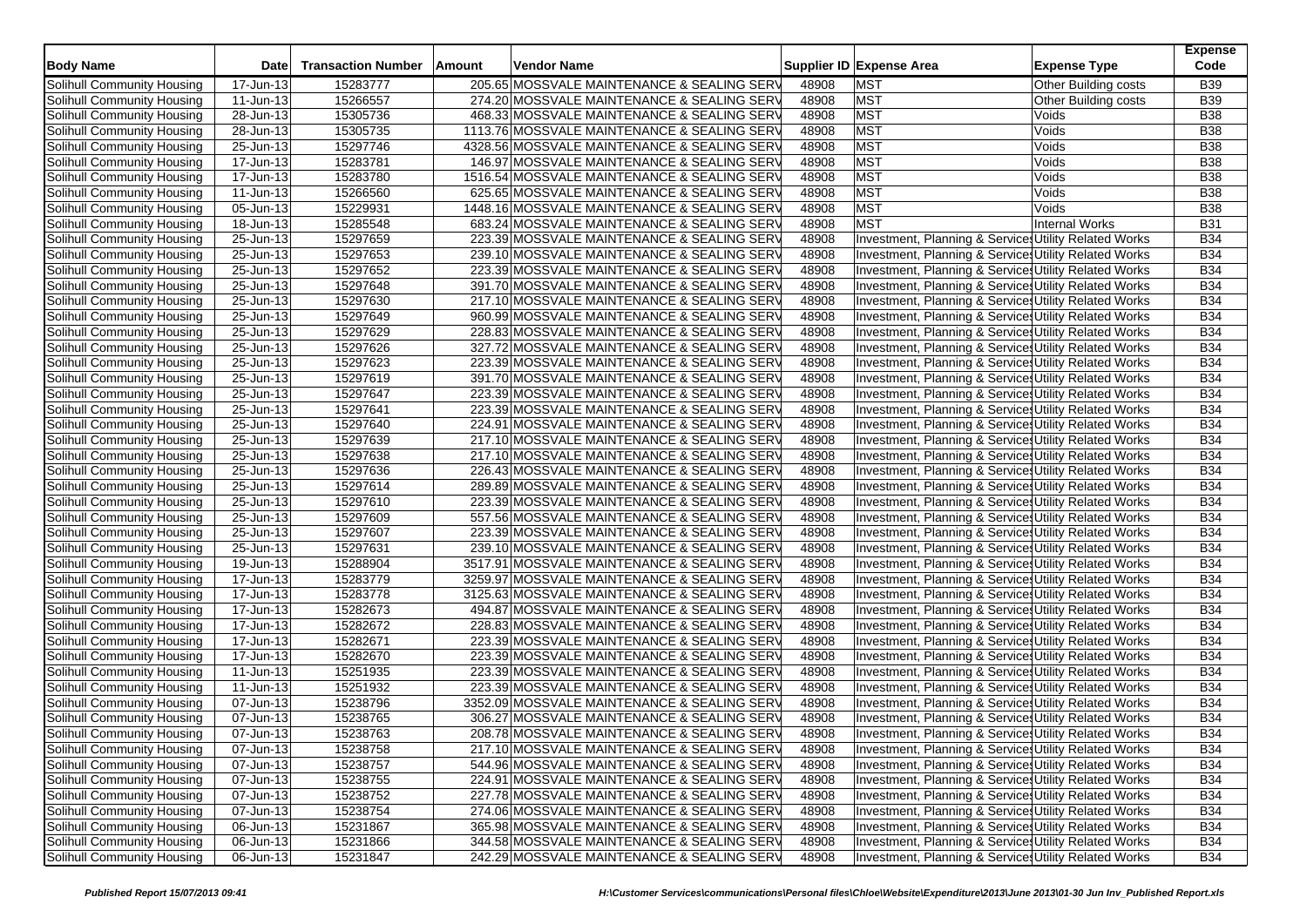| <b>Body Name</b>                                         | <b>Date</b>             | <b>Transaction Number</b> | Amount | <b>Vendor Name</b>                                       |                    | Supplier ID Expense Area                              | <b>Expense Type</b>                                          | <b>Expense</b><br>Code   |
|----------------------------------------------------------|-------------------------|---------------------------|--------|----------------------------------------------------------|--------------------|-------------------------------------------------------|--------------------------------------------------------------|--------------------------|
| Solihull Community Housing                               | 06-Jun-13               | 15231863                  |        | 223.39 MOSSVALE MAINTENANCE & SEALING SERV               | 48908              | Investment, Planning & Services Utility Related Works |                                                              | <b>B34</b>               |
| Solihull Community Housing                               | 06-Jun-13               | 15231859                  |        | 223.39 MOSSVALE MAINTENANCE & SEALING SERV               | 48908              | Investment, Planning & Services Utility Related Works |                                                              | <b>B34</b>               |
| Solihull Community Housing                               | 06-Jun-13               | 15231858                  |        | 223.39 MOSSVALE MAINTENANCE & SEALING SERV               | 48908              | Investment, Planning & Services Utility Related Works |                                                              | <b>B34</b>               |
| Solihull Community Housing                               | 06-Jun-13               | 15231871                  |        | 223.39 MOSSVALE MAINTENANCE & SEALING SERV               | 48908              | Investment, Planning & Services Utility Related Works |                                                              | <b>B34</b>               |
| Solihull Community Housing                               | 27-Jun-13               | 15300823                  |        | 2508.19 MOSSVALE MAINTENANCE & SEALING SERV              | 48908              | <b>MST</b>                                            | <b>Internal Works</b>                                        | <b>B31</b>               |
| Solihull Community Housing                               | 25-Jun-13               | 15297657                  |        | 1820.46 MOSSVALE MAINTENANCE & SEALING SERV              | 48908              | <b>MST</b>                                            | <b>Internal Works</b>                                        | <b>B31</b>               |
| Solihull Community Housing                               | 14-Jun-13               | 15277299                  |        | 1890.06 MOSSVALE MAINTENANCE & SEALING SERV              | 48908              | <b>MST</b>                                            | <b>Internal Works</b>                                        | <b>B31</b>               |
| Solihull Community Housing                               | 25-Jun-13               | 15297665                  |        | 397.94 MOSSVALE MAINTENANCE & SEALING SERV               | 48908              | <b>MST</b>                                            | <b>Internal Works</b>                                        | <b>B31</b>               |
| Solihull Community Housing                               | $17 - Jun-13$           | 15282687                  |        | 397.94 MOSSVALE MAINTENANCE & SEALING SERV               | 48908              | <b>MST</b>                                            | <b>Internal Works</b>                                        | <b>B31</b>               |
| Solihull Community Housing                               | 14-Jun-13               | 15277300                  |        | 504.71 MOSSVALE MAINTENANCE & SEALING SERV               | 48908              | <b>MST</b>                                            | <b>Internal Works</b>                                        | <b>B31</b>               |
| Solihull Community Housing                               | 07-Jun-13               | 15238766                  |        | 464.19 MOSSVALE MAINTENANCE & SEALING SERV               | 48908              | <b>MST</b>                                            | <b>Internal Works</b>                                        | <b>B31</b>               |
| Solihull Community Housing                               | 07-Jun-13               | 15238767                  |        | 464.19 MOSSVALE MAINTENANCE & SEALING SERV               | 48908              | <b>MST</b>                                            | <b>Internal Works</b>                                        | <b>B31</b>               |
| Solihull Community Housing                               | 04-Jun-13               | 15217594                  |        | 408.21 MOSSVALE MAINTENANCE & SEALING SERV               | 48908              | MST                                                   | <b>Internal Works</b>                                        | <b>B31</b>               |
| Solihull Community Housing                               | 04-Jun-13               | 15217593                  |        | 397.94 MOSSVALE MAINTENANCE & SEALING SERV               | 48908              | <b>MST</b>                                            | <b>Internal Works</b>                                        | <b>B31</b>               |
| Solihull Community Housing                               | 26-Jun-13               | 15299336                  |        | 295.93 MOSSVALE MAINTENANCE & SEALING SERV               | 48908              | <b>MST</b>                                            | <b>Internal Works</b>                                        | <b>B31</b>               |
| Solihull Community Housing                               | 28-Jun-13               | 15305737                  |        | 942.75 MOSSVALE MAINTENANCE & SEALING SERV               | 48908              | Investment, Planning & Services Utility Related Works |                                                              | <b>B34</b>               |
| Solihull Community Housing                               | 21-Jun-13               | 15293137                  |        | 1775.20 MOSSVALE MAINTENANCE & SEALING SERV              | 48908              | Investment, Planning & Services Utility Related Works |                                                              | <b>B34</b>               |
| Solihull Community Housing                               | 07-Jun-13               | 15238912                  |        | 1087.60 MOSSVALE MAINTENANCE & SEALING SERV              | 48908              | Investment, Planning & Service, Utility Related Works |                                                              | <b>B34</b>               |
| Solihull Community Housing                               | 24-Jun-13               | 15295568                  |        | 5000.00 REDACTED PERSONAL DATA                           | 159498             | Capital                                               | <b>Contractor Payments</b>                                   | <b>B70</b>               |
| Solihull Community Housing                               | 05-Jun-13               | 15229634                  |        | 1816.30 REDACTED PERSONAL DATA                           | 2552748            | <b>Balance Sheet</b>                                  | Movement Incentive Sche                                      | U32                      |
| Solihull Community Housing                               | 03-Jun-13               | 15208597                  |        | 1764.22 REDACTED PERSONAL DATA                           | 3496686            | <b>Balance Sheet</b>                                  | Movement Incentive Sche                                      | U32                      |
| Solihull Community Housing                               | 24-Jun-13               | 15295569                  |        | 4197.00 REDACTED PERSONAL DATA                           | 3670689            | Capital                                               | Contractor Payments                                          | <b>B70</b>               |
| Solihull Community Housing                               | 24-Jun-13               | 15295583                  |        | 14730.00 REDACTED PERSONAL DATA                          | 3701808            | Capital                                               | <b>Contractor Payments</b>                                   | <b>B70</b>               |
| Solihull Community Housing                               | 24-Jun-13               | 15295584                  |        | 5600.00 REDACTED PERSONAL DATA                           | 41066              | Capital                                               | <b>Contractor Payments</b>                                   | <b>B70</b>               |
| Solihull Community Housing                               | 10-Jun-13               | 15243652                  |        | 1724.00 REDACTED PERSONAL DATA                           | 3522688            | <b>Balance Sheet</b>                                  | Movement Incentive Sche                                      | U32                      |
| Solihull Community Housing                               | 03-Jun-13               | 15208601                  |        | 5897.52 REDACTED PERSONAL DATA                           | 3602696            | Capital                                               | <b>Contractor Payments</b>                                   | <b>B70</b>               |
| Solihull Community Housing                               | $\overline{10}$ -Jun-13 | 15243563                  |        | 1782.15 REDACTED PERSONAL DATA                           | 3627686            | <b>Balance Sheet</b>                                  | Movement Incentive Sch                                       | U32                      |
| Solihull Community Housing                               | 14-Jun-13               | 15277248                  |        | 1101.96 MTD SCAFFOLDING LTD                              | 233945             | <b>MST</b>                                            | <b>External Structures</b>                                   | <b>B33</b>               |
| Solihull Community Housing                               | 14-Jun-13               | 15277247                  |        | 367.32 MTD SCAFFOLDING LTD                               | 233945             | <b>MST</b>                                            | <b>External Structures</b>                                   | <b>B33</b>               |
| Solihull Community Housing                               | 07-Jun-13               | 15238730                  |        | 977.46 MTD SCAFFOLDING LTD                               | 233945             | <b>MST</b>                                            | <b>External Structures</b>                                   | <b>B33</b>               |
| Solihull Community Housing                               | 07-Jun-13               | 15238729                  |        | 367.32 MTD SCAFFOLDING LTD                               | 233945             | <b>MST</b>                                            | <b>External Structures</b>                                   | <b>B33</b>               |
| Solihull Community Housing                               | 07-Jun-13               | 15238726                  |        | 368.36 MTD SCAFFOLDING LTD                               | 233945             | <b>MST</b>                                            | <b>External Structures</b>                                   | <b>B33</b>               |
| Solihull Community Housing                               | 07-Jun-13               | 15238725                  |        | 368.36 MTD SCAFFOLDING LTD                               | 233945             | <b>MST</b>                                            | <b>External Structures</b>                                   | <b>B33</b>               |
| Solihull Community Housing                               | 07-Jun-13               | 15238724                  |        | 420.90 MTD SCAFFOLDING LTD                               | 233945             | <b>MST</b>                                            | <b>External Structures</b>                                   | <b>B33</b>               |
|                                                          |                         |                           |        |                                                          |                    | <b>MST</b>                                            |                                                              |                          |
| Solihull Community Housing                               | 07-Jun-13<br>07-Jun-13  | 15238723<br>15238722      |        | 409.44 MTD SCAFFOLDING LTD<br>380.79 MTD SCAFFOLDING LTD | 233945<br>233945   | <b>MST</b>                                            | <b>External Structures</b><br><b>External Structures</b>     | <b>B33</b><br><b>B33</b> |
| Solihull Community Housing                               |                         |                           |        |                                                          |                    | <b>MST</b>                                            |                                                              | <b>B33</b>               |
| Solihull Community Housing<br>Solihull Community Housing | 14-Jun-13               | 15277246                  |        | 734.64 MTD SCAFFOLDING LTD                               | 233945             | <b>MST</b>                                            | <b>External Structures</b><br><b>External Structures</b>     | <b>B33</b>               |
| Solihull Community Housing                               | 07-Jun-13<br>07-Jun-13  | 15238728<br>15238731      |        | 411.57 MTD SCAFFOLDING LTD<br>411.57 MTD SCAFFOLDING LTD | 233945<br>233945   | <b>MST</b>                                            | <b>External Structures</b>                                   | <b>B33</b>               |
| Solihull Community Housing                               | 12-Jun-13               | 15275581                  |        | 525.00 N H LEISURE LTD                                   | 2602692            | <b>Housing Management</b>                             | <b>B&amp;B Accommodation</b>                                 | <b>B23</b>               |
|                                                          | 12-Jun-13               | 15275580                  |        | 379.19 N H LEISURE LTD                                   | 2602692            | <b>Housing Management</b>                             | <b>B&amp;B Accommodation</b>                                 | <b>B23</b>               |
| Solihull Community Housing                               |                         | 15275579                  |        |                                                          | 2602692            |                                                       |                                                              | <b>B23</b>               |
| Solihull Community Housing                               | 12-Jun-13               |                           |        | 379.19 N H LEISURE LTD                                   |                    | <b>Housing Management</b>                             | <b>B&amp;B Accommodation</b>                                 | <b>B23</b>               |
| Solihull Community Housing                               | 12-Jun-13               | 15275569                  |        | 320.81 N H LEISURE LTD                                   | 2602692            | Housing Management                                    | <b>B&amp;B Accommodation</b>                                 |                          |
| Solihull Community Housing                               | 12-Jun-13               | 15275567                  |        | 320.81 N H LEISURE LTD<br>320.81 N H LEISURE LTD         | 2602692            | 2602692 Housing Management                            | <b>B&amp;B Accommodation</b>                                 | <b>B23</b>               |
| Solihull Community Housing                               | 12-Jun-13               | 15275564                  |        |                                                          |                    | Housing Management                                    | <b>B&amp;B Accommodation</b>                                 | <b>B23</b>               |
| Solihull Community Housing<br>Solihull Community Housing | 12-Jun-13<br>12-Jun-13  | 15275561<br>15275559      |        | 291.69 N H LEISURE LTD<br>291.69 N H LEISURE LTD         | 2602692<br>2602692 | Housing Management<br><b>Housing Management</b>       | <b>B&amp;B Accommodation</b><br><b>B&amp;B Accommodation</b> | <b>B23</b><br><b>B23</b> |
| Solihull Community Housing                               | 12-Jun-13               | 15275556                  |        | 233.31 N H LEISURE LTD                                   | 2602692            | Housing Management                                    | <b>B&amp;B Accommodation</b>                                 | <b>B23</b>               |
| Solihull Community Housing                               | 12-Jun-13               |                           |        | 233.31 N H LEISURE LTD                                   |                    |                                                       | <b>B&amp;B Accommodation</b>                                 |                          |
|                                                          |                         | 15275553                  |        | 233.31 N H LEISURE LTD                                   | 2602692            | <b>Housing Management</b>                             |                                                              | <b>B23</b>               |
| Solihull Community Housing                               | $12$ -Jun-13            | 15275558                  |        |                                                          | 2602692            | <b>Housing Management</b>                             | <b>B&amp;B Accommodation</b>                                 | <b>B23</b>               |
| Solihull Community Housing                               | 05-Jun-13               | 15229961                  |        | 320.81 N H LEISURE LTD                                   |                    | 2602692 Housing Management                            | <b>B&amp;B Accommodation</b>                                 | <b>B23</b>               |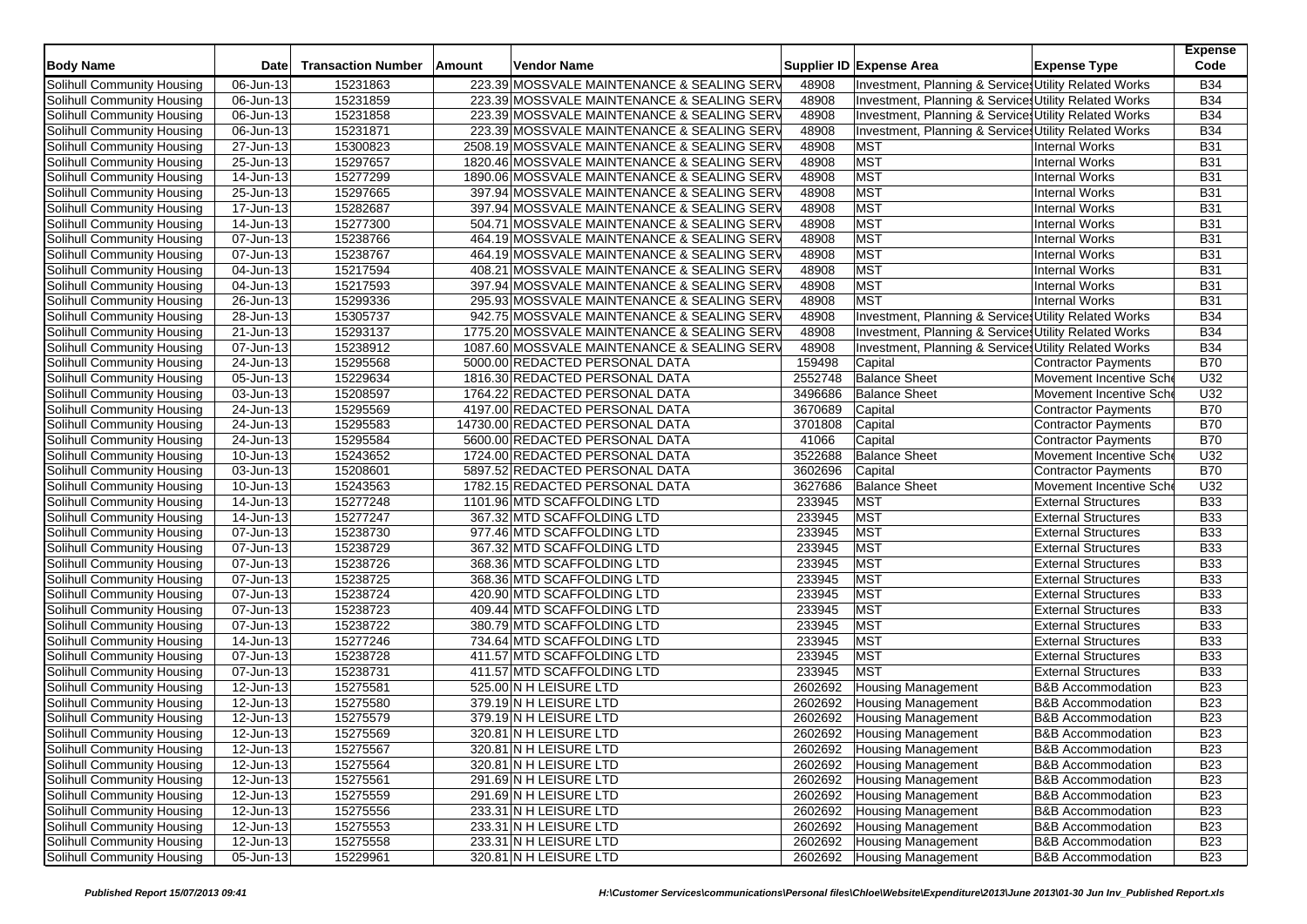| <b>Body Name</b>                  | <b>Date</b>             | <b>Transaction Number</b> | Amount | Vendor Name                                  |             | Supplier ID Expense Area                     | <b>Expense Type</b>          | <b>Expense</b><br>Code |
|-----------------------------------|-------------------------|---------------------------|--------|----------------------------------------------|-------------|----------------------------------------------|------------------------------|------------------------|
| Solihull Community Housing        | 05-Jun-13               | 15229960                  |        | 291.69 N H LEISURE LTD                       | 2602692     | <b>Housing Management</b>                    | <b>B&amp;B Accommodation</b> | <b>B23</b>             |
| Solihull Community Housing        | 05-Jun-13               | 15229958                  |        | 233.31 N H LEISURE LTD                       | 2602692     | <b>Housing Management</b>                    | <b>B&amp;B Accommodation</b> | <b>B23</b>             |
| Solihull Community Housing        | 05-Jun-13               | 15229962                  |        | 379.19 N H LEISURE LTD                       | 2602692     | <b>Housing Management</b>                    | <b>B&amp;B Accommodation</b> | <b>B23</b>             |
| Solihull Community Housing        | 26-Jun-13               | 15300610                  |        | 225.50 NATIONAL PLASTICS                     | 206818      | <b>MST</b>                                   | Stocks                       | R <sub>10</sub>        |
| Solihull Community Housing        | 04-Jun-13               | 15218678                  |        | 362.60 NATIONAL PLASTICS                     | 206818      | <b>MST</b>                                   | <b>Stocks</b>                | R10                    |
| Solihull Community Housing        | 04-Jun-13               | 15218676                  |        | 385.00 NATIONAL PLASTICS                     | 206818      | <b>MST</b>                                   | <b>Stocks</b>                | R <sub>10</sub>        |
| Solihull Community Housing        | 26-Jun-13               | 15299313                  |        | 358.46 NEOPOST LTD                           | 6967        | Finance                                      | Postages                     | D <sub>21</sub>        |
| Solihull Community Housing        | 24-Jun-13               | 15295762                  |        | 15.00 NEOPOST LTD                            | 6967        | Finance                                      | Postages                     | D <sub>21</sub>        |
| Solihull Community Housing        | $\overline{24}$ -Jun-13 | 15295762                  |        | 5396.92 NEOPOST LTD                          | 6967        | Finance                                      | Postages                     | D <sub>21</sub>        |
| Solihull Community Housing        | 05-Jun-13               | 15228647                  |        | 387.93 NEOPOST LTD                           | 6967        | Finance                                      | Postages                     | D <sub>21</sub>        |
| Solihull Community Housing        | 26-Jun-13               | 15300612                  |        | 230.00 NICHOLLS & CLARKE BUILDING PRODUCTS   | 176278      | <b>MST</b>                                   | <b>Stocks</b>                | R <sub>10</sub>        |
| Solihull Community Housing        | 12-Jun-13               | 15275560                  |        | 215.00 NICHOLLS & CLARKE BUILDING PRODUCTS   | 176278      | <b>MST</b>                                   | <b>Stocks</b>                | R <sub>10</sub>        |
| Solihull Community Housing        | $\overline{12}$ -Jun-13 | 15275554                  |        | 265.00 NICHOLLS & CLARKE BUILDING PRODUCTS   | 176278      | <b>MST</b>                                   | Stocks                       | R10                    |
| Solihull Community Housing        | 12-Jun-13               | 15275552                  |        | 405.00 NICHOLLS & CLARKE BUILDING PRODUCTS   | 176278      | <b>MST</b>                                   | <b>Stocks</b>                | R <sub>10</sub>        |
| Solihull Community Housing        | 25-Jun-13               | 15297750                  |        | 918.00 NIYAA PEOPLE                          | 1651616     | Investment, Planning & Services Agency Staff |                              | A60                    |
| Solihull Community Housing        | 17-Jun-13               | 15283782                  |        | 852.00 NIYAA PEOPLE                          | 1651616     | Investment, Planning & Services Agency Staff |                              | A60                    |
| Solihull Community Housing        | 07-Jun-13               | 15238798                  |        | 708.00 NIYAA PEOPLE                          | 1651616     | Investment, Planning & Service: Agency Staff |                              | A60                    |
| Solihull Community Housing        | 20-Jun-13               | 15291612                  |        | 794.00 NOVUS PROPERTY SOLUTIONS              | 3522686     | <b>MST</b>                                   | <b>Internal Works</b>        | <b>B31</b>             |
| Solihull Community Housing        | 20-Jun-13               | 15291618                  |        | 285.84 NOVUS PROPERTY SOLUTIONS              | 3522686     | <b>MST</b>                                   | <b>Internal Works</b>        | <b>B31</b>             |
| Solihull Community Housing        | 20-Jun-13               | 15291615                  |        | 1138.20 NOVUS PROPERTY SOLUTIONS             | 3522686     | <b>MST</b>                                   | <b>Internal Works</b>        | <b>B31</b>             |
| Solihull Community Housing        | 20-Jun-13               | 15291614                  |        | 526.10 NOVUS PROPERTY SOLUTIONS              | 3522686     | MST                                          | <b>Internal Works</b>        | <b>B31</b>             |
| <b>Solihull Community Housing</b> | $14$ -Jun-13            | 15277305                  |        | 796.08 NOVUS PROPERTY SOLUTIONS              | 3522686     | <b>MST</b>                                   | <b>Internal Works</b>        | <b>B31</b>             |
| <b>Solihull Community Housing</b> | 11-Jun-13               | 15251945                  |        | 331.54 NOVUS PROPERTY SOLUTIONS              | 3522686 MST |                                              | <b>Internal Works</b>        | <b>B31</b>             |
| Solihull Community Housing        | $11$ -Jun-13            | 15251944                  |        | 251.11 NOVUS PROPERTY SOLUTIONS              | 3522686     | MST                                          | <b>Internal Works</b>        | <b>B31</b>             |
| Solihull Community Housing        | $\overline{07}$ -Jun-13 | 15238772                  |        | 381.12 NOVUS PROPERTY SOLUTIONS              | 3522686     | <b>MST</b>                                   | Internal Works               | <b>B31</b>             |
| Solihull Community Housing        | 06-Jun-13               | 15231886                  |        | 254.08 NOVUS PROPERTY SOLUTIONS              | 3522686     | <b>MST</b>                                   | <b>Internal Works</b>        | <b>B31</b>             |
| Solihull Community Housing        | 06-Jun-13               | 15231884                  |        | 306.80 NOVUS PROPERTY SOLUTIONS              | 3522686     | <b>MST</b>                                   | Internal Works               | <b>B31</b>             |
| Solihull Community Housing        | $\overline{06}$ -Jun-13 | 15231883                  |        | 428.76 NOVUS PROPERTY SOLUTIONS              | 3522686     | <b>MST</b>                                   | <b>Internal Works</b>        | <b>B31</b>             |
| Solihull Community Housing        | 06-Jun-13               | 15231880                  |        | 238.20 NOVUS PROPERTY SOLUTIONS              | 3522686     | <b>MST</b>                                   | <b>Internal Works</b>        | <b>B31</b>             |
| Solihull Community Housing        | 06-Jun-13               | 15231879                  |        | 498.34 NOVUS PROPERTY SOLUTIONS              | 3522686     | <b>MST</b>                                   | <b>Internal Works</b>        | <b>B31</b>             |
| Solihull Community Housing        | 06-Jun-13               | 15231878                  |        | 428.76 NOVUS PROPERTY SOLUTIONS              | 3522686     | <b>MST</b>                                   | <b>Internal Works</b>        | <b>B31</b>             |
| Solihull Community Housing        | 25-Jun-13               | 15297671                  |        | 1456.80 NPOWER BUSINESS & SOCIAL HOUSING LTI | 2846690     | Capital                                      | Contractor Payments          | <b>B70</b>             |
| Solihull Community Housing        | 18-Jun-13               | 15285552                  |        | 2265.05 NPOWER BUSINESS & SOCIAL HOUSING LTI | 2846690     | Capital                                      | Contractor Payments          | <b>B70</b>             |
| Solihull Community Housing        | 17-Jun-13               | 15282691                  |        | 1815.88 NPOWER BUSINESS & SOCIAL HOUSING LTI | 2846690     | Capital                                      | Contractor Payments          | <b>B70</b>             |
| Solihull Community Housing        | 11-Jun-13               | 15251940                  |        | 2152.53 NPOWER BUSINESS & SOCIAL HOUSING LTI | 2846690     | Capital                                      | Contractor Payments          | <b>B70</b>             |
| <b>Solihull Community Housing</b> | 11-Jun-13               | 15251939                  |        | 2152.53 NPOWER BUSINESS & SOCIAL HOUSING LTI | 2846690     | Capital                                      | Contractor Payments          | <b>B70</b>             |
| Solihull Community Housing        | 21-Jun-13               | 15293148                  |        | 190.59 NPOWER BUSINESS & SOCIAL HOUSING LTI  | 2846690     | <b>MST</b>                                   | Voids                        | <b>B38</b>             |
| Solihull Community Housing        | 21-Jun-13               | 15293147                  |        | 274.90 NPOWER BUSINESS & SOCIAL HOUSING LTI  | 2846690     | MST                                          | Voids                        | <b>B38</b>             |
| Solihull Community Housing        | 21-Jun-13               | 15293146                  |        | 250.00 NPOWER BUSINESS & SOCIAL HOUSING LTI  | 2846690     | <b>MST</b>                                   | Voids                        | <b>B38</b>             |
| Solihull Community Housing        | 21-Jun-13               | 15293143                  |        | 302.39 NPOWER BUSINESS & SOCIAL HOUSING LTI  | 2846690     | MST                                          | Voids                        | <b>B38</b>             |
| Solihull Community Housing        | 21-Jun-13               | 15293141                  |        | 394.87 NPOWER BUSINESS & SOCIAL HOUSING LTI  | 2846690     | MST                                          | Voids                        | <b>B38</b>             |
| Solihull Community Housing        | 21-Jun-13               | 15293140                  |        | 224.93 NPOWER BUSINESS & SOCIAL HOUSING LTI  | 2846690     | <b>MST</b>                                   | Voids                        | <b>B38</b>             |
| Solihull Community Housing        | 21-Jun-13               | 15293139                  |        | 419.64 NPOWER BUSINESS & SOCIAL HOUSING LTI  | 2846690     | MST                                          | Voids                        | <b>B38</b>             |
| Solihull Community Housing        | 21-Jun-13               | 15293138                  |        | 226.29 NPOWER BUSINESS & SOCIAL HOUSING LTI  | 2846690     | <b>MST</b>                                   | Voids                        | <b>B38</b>             |
| Solihull Community Housing        | 05-Jun-13               | 15229964                  |        | 77.23 NPOWER BUSINESS & SOCIAL HOUSING LTI   | 2846690     | <b>MST</b>                                   | Voids                        | <b>B38</b>             |
| Solihull Community Housing        | 21-Jun-13               | 15293148                  |        | 128.09 NPOWER BUSINESS & SOCIAL HOUSING LTI  | 2846690     | <b>MST</b>                                   | Voids                        | <b>B38</b>             |
| Solihull Community Housing        | 21-Jun-13               | 15293147                  |        | 54.98 NPOWER BUSINESS & SOCIAL HOUSING LTI   | 2846690     | <b>MST</b>                                   | Voids                        | <b>B38</b>             |
| Solihull Community Housing        | 21-Jun-13               | 15293146                  |        | 62.50 NPOWER BUSINESS & SOCIAL HOUSING LTI   | 2846690     | <b>MST</b>                                   | Voids                        | <b>B38</b>             |
| Solihull Community Housing        | 21-Jun-13               | 15293143                  |        | 54.98 NPOWER BUSINESS & SOCIAL HOUSING LTI   | 2846690     | <b>MST</b>                                   | Voids                        | <b>B38</b>             |
| Solihull Community Housing        | 21-Jun-13               | 15293141                  |        | 55.89 NPOWER BUSINESS & SOCIAL HOUSING LTI   | 2846690     | <b>MST</b>                                   | Voids                        | <b>B38</b>             |
| Solihull Community Housing        | 21-Jun-13               | 15293140                  |        | 64.56 NPOWER BUSINESS & SOCIAL HOUSING LTI   | 2846690 MST |                                              | Voids                        | <b>B38</b>             |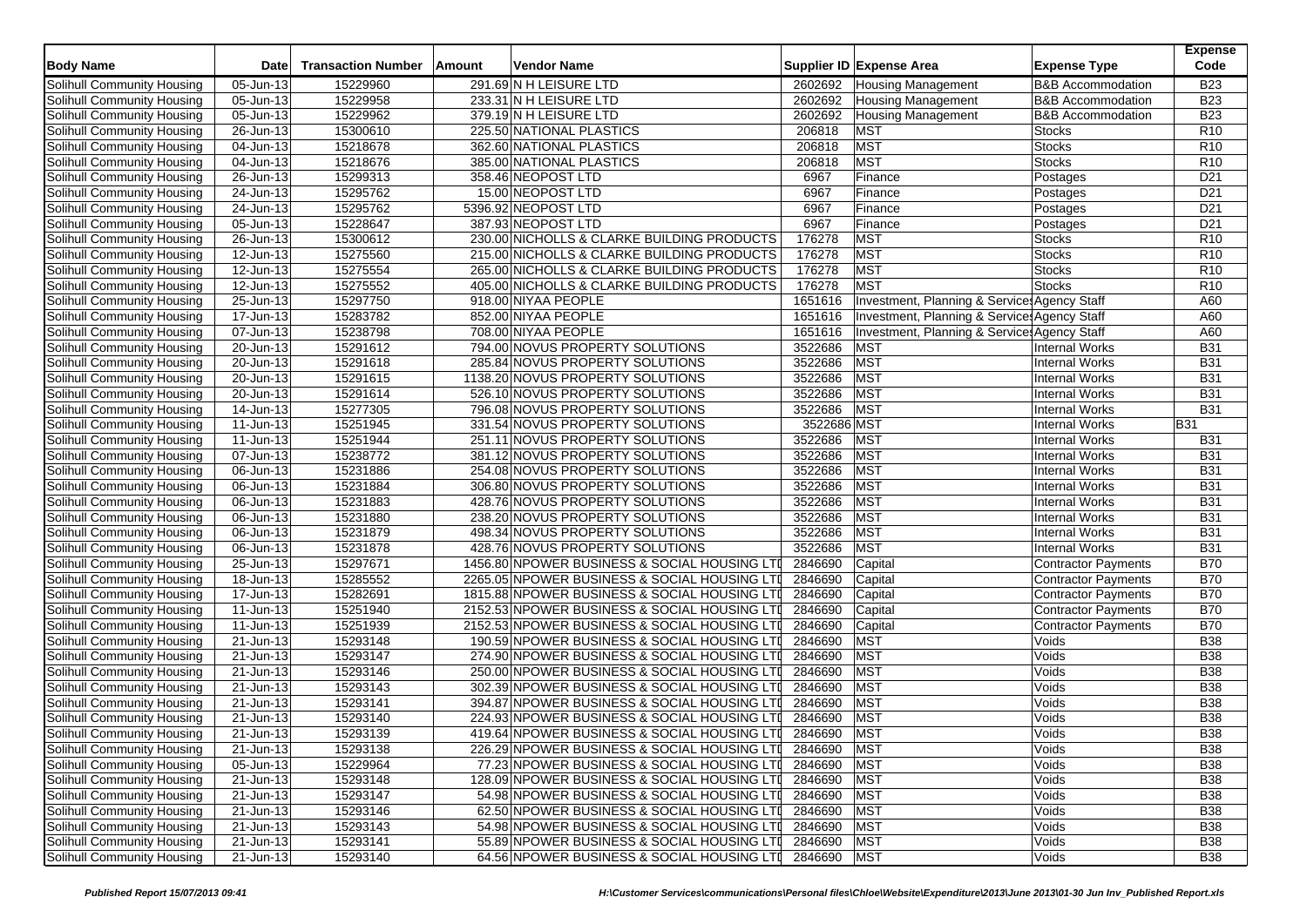| <b>Body Name</b>           | <b>Date</b>             | <b>Transaction Number</b> | Amount | Vendor Name                                   |         | Supplier ID Expense Area                                         | <b>Expense Type</b>         | <b>Expense</b><br>Code |
|----------------------------|-------------------------|---------------------------|--------|-----------------------------------------------|---------|------------------------------------------------------------------|-----------------------------|------------------------|
| Solihull Community Housing | $\overline{21}$ -Jun-13 | 15293138                  |        | 113.60 NPOWER BUSINESS & SOCIAL HOUSING LTI   | 2846690 | MST                                                              | Voids                       | <b>B38</b>             |
| Solihull Community Housing | 11-Jun-13               | 15266572                  |        | 481.89 NPOWER BUSINESS & SOCIAL HOUSING LTI   | 2846690 | MST                                                              | Voids                       | <b>B38</b>             |
| Solihull Community Housing | 11-Jun-13               | 15266568                  |        | 514.42 NPOWER BUSINESS & SOCIAL HOUSING LTI   | 2846690 | <b>MST</b>                                                       | Voids                       | <b>B38</b>             |
| Solihull Community Housing | 05-Jun-13               | 15229964                  |        | 197.67 NPOWER BUSINESS & SOCIAL HOUSING LTI   | 2846690 | <b>MST</b>                                                       | Voids                       | <b>B</b> 38            |
| Solihull Community Housing | 17-Jun-13               | 15283785                  |        | 684.67 NPOWER BUSINESS & SOCIAL HOUSING LTI   | 2846690 | Investment, Planning & Services Utility Related Works            |                             | <b>B34</b>             |
| Solihull Community Housing | 25-Jun-13               | 15297668                  |        | 235.24 NPOWER BUSINESS & SOCIAL HOUSING LTI   | 2846690 | Investment, Planning & Services Utility Related Works            |                             | <b>B34</b>             |
| Solihull Community Housing | 17-Jun-13               | 15283786                  |        | 47531.73 NPOWER BUSINESS & SOCIAL HOUSING LTI | 2846690 | Investment, Planning & Services Utility Related Works            |                             | <b>B34</b>             |
| Solihull Community Housing | 17-Jun-13               | 15282690                  |        | 503.54 NPOWER BUSINESS & SOCIAL HOUSING LTI   | 2846690 | Investment, Planning & Services Utility Related Works            |                             | <b>B34</b>             |
| Solihull Community Housing | 14-Jun-13               | 15277301                  |        | 262.43 NPOWER BUSINESS & SOCIAL HOUSING LTI   | 2846690 | Investment, Planning & Services Utility Related Works            |                             | <b>B34</b>             |
| Solihull Community Housing | 25-Jun-13               | 15297753                  |        | 522.69 NPOWER BUSINESS & SOCIAL HOUSING LTI   | 2846690 | Investment, Planning & Services Utility Related Works            |                             | <b>B34</b>             |
| Solihull Community Housing | 25-Jun-13               | 15297751                  |        | 660.24 NPOWER BUSINESS & SOCIAL HOUSING LTI   | 2846690 | Investment, Planning & Services Utility Related Works            |                             | <b>B34</b>             |
| Solihull Community Housing | $\overline{21}$ -Jun-13 | 15293150                  |        | 742.77 NPOWER BUSINESS & SOCIAL HOUSING LTI   | 2846690 | Investment, Planning & Services Utility Related Works            |                             | <b>B34</b>             |
| Solihull Community Housing | $\overline{17}$ -Jun-13 | 15283784                  |        | 2074.66 NPOWER BUSINESS & SOCIAL HOUSING LTI  | 2846690 | Investment, Planning & Services Utility Related Works            |                             | <b>B34</b>             |
| Solihull Community Housing | 11-Jun-13               | 15266566                  |        | 5711.51 NPOWER BUSINESS & SOCIAL HOUSING LTI  | 2846690 | Investment, Planning & Services Utility Related Works            |                             | <b>B34</b>             |
| Solihull Community Housing | 11-Jun-13               | 15266565                  |        | 7231.90 NPOWER BUSINESS & SOCIAL HOUSING LTI  | 2846690 | Investment, Planning & Services Utility Related Works            |                             | <b>B34</b>             |
| Solihull Community Housing | 11-Jun-13               | 15266563                  |        | 6728.51 NPOWER BUSINESS & SOCIAL HOUSING LTI  | 2846690 | Investment, Planning & Services Utility Related Works            |                             | <b>B34</b>             |
| Solihull Community Housing | 11-Jun-13               | 15266567                  |        | 4802.98 NPOWER BUSINESS & SOCIAL HOUSING LTI  | 2846690 | Investment, Planning & Services Utility Related Works            |                             | <b>B34</b>             |
| Solihull Community Housing | $\overline{07}$ -Jun-13 | 15238808                  |        | 6779.55 NPOWER BUSINESS & SOCIAL HOUSING LTI  | 2846690 | Investment, Planning & Services Utility Related Works            |                             | <b>B34</b>             |
| Solihull Community Housing | 26-Jun-13               | 15299626                  |        | 341.03 NPOWER BUSINESS & SOCIAL HOUSING LTI   | 2846690 | <b>MST</b>                                                       | <b>Internal Works</b>       | <b>B31</b>             |
| Solihull Community Housing | 26-Jun-13               | 15299624                  |        | 3575.66 NPOWER BUSINESS & SOCIAL HOUSING LTI  | 2846690 | <b>MST</b>                                                       | Internal Works              | <b>B31</b>             |
| Solihull Community Housing | 26-Jun-13               | 15299623                  |        | 3775.79 NPOWER BUSINESS & SOCIAL HOUSING LTI  | 2846690 | <b>MST</b>                                                       | <b>Internal Works</b>       | <b>B31</b>             |
| Solihull Community Housing | 17-Jun-13               | 15282694                  |        | 3800.76 NPOWER BUSINESS & SOCIAL HOUSING LTI  | 2846690 | <b>MST</b>                                                       | <b>Internal Works</b>       | <b>B31</b>             |
| Solihull Community Housing | 17-Jun-13               | 15282693                  |        | 4068.63 NPOWER BUSINESS & SOCIAL HOUSING LTI  | 2846690 | <b>MST</b>                                                       | <b>Internal Works</b>       | <b>B31</b>             |
| Solihull Community Housing | 20-Jun-13               | 15291605                  |        | 267.87 NPOWER BUSINESS & SOCIAL HOUSING LTD   | 2846690 | <b>MST</b>                                                       | <b>Internal Works</b>       | <b>B31</b>             |
| Solihull Community Housing | 05-Jun-13               | 15229966                  |        | 52.17 OFFICE DEPOT UK LTD                     | 115453  | Finance                                                          | Stationery                  | D <sub>25</sub>        |
| Solihull Community Housing | 05-Jun-13               | 15229966                  |        | 469.04 OFFICE DEPOT UK LTD                    | 115453  | Finance                                                          | Stationery                  | D <sub>25</sub>        |
| Solihull Community Housing | 05-Jun-13               | 15229975                  |        | 403.94 OFFICEXPRESS EUROPE LTD                | 162258  | Finance                                                          | <b>ICT Consumables</b>      | D33                    |
| Solihull Community Housing | 05-Jun-13               | 15228654                  |        | 228.00 OFFICEXPRESS EUROPE LTD                | 162258  | Finance                                                          | <b>ICT Consumables</b>      | D33                    |
| Solihull Community Housing | 05-Jun-13               | 15228649                  |        | 543.60 OFFICEXPRESS EUROPE LTD                | 162258  | Finance                                                          | <b>ICT Consumables</b>      | D33                    |
| Solihull Community Housing | 19-Jun-13               | 15290451                  |        | 2203.57 OPENVIEW SECURITY SOLUTIONS LTD       | 2385686 | <b>Housing Management</b>                                        | <b>Materials</b>            | D <sub>13</sub>        |
| Solihull Community Housing | 20-Jun-13               | 15291599                  |        | 330.54 OPENVIEW SECURITY SOLUTIONS LTD        | 2385686 | Investment, Planning & Services Utility Related Works            |                             | <b>B34</b>             |
| Solihull Community Housing | 20-Jun-13               | 15291598                  |        | 215.61 OPENVIEW SECURITY SOLUTIONS LTD        | 2385686 | Investment, Planning & Services Utility Related Works            |                             | <b>B34</b>             |
| Solihull Community Housing | 20-Jun-13               | 15291581                  |        | 673.16 OPENVIEW SECURITY SOLUTIONS LTD        | 2385686 | Investment, Planning & Services Utility Related Works            |                             | <b>B34</b>             |
| Solihull Community Housing | 20-Jun-13               | 15291585                  |        | 758.21 OPENVIEW SECURITY SOLUTIONS LTD        | 2385686 | Investment, Planning & Service, Utility Related Works            |                             | <b>B34</b>             |
| Solihull Community Housing | 17-Jun-13               | 15282643                  |        | 453.44 OPENVIEW SECURITY SOLUTIONS LTD        | 2385686 | Investment, Planning & Services Utility Related Works            |                             | <b>B34</b>             |
| Solihull Community Housing | 17-Jun-13               | 15282640                  |        | 413.33 OPENVIEW SECURITY SOLUTIONS LTD        | 2385686 | Investment, Planning & Services Utility Related Works            |                             | <b>B34</b>             |
| Solihull Community Housing | 17-Jun-13               | 15282639                  |        | 517.00 OPENVIEW SECURITY SOLUTIONS LTD        | 2385686 | <b>Investment, Planning &amp; Services Utility Related Works</b> |                             | <b>B34</b>             |
| Solihull Community Housing | 14-Jun-13               | 15277296                  |        | 432.37 OPENVIEW SECURITY SOLUTIONS LTD        | 2385686 | Investment, Planning & Services Utility Related Works            |                             | <b>B34</b>             |
| Solihull Community Housing | 07-Jun-13               | 15238751                  |        | 2142.00 OPENVIEW SECURITY SOLUTIONS LTD       | 2385686 | Investment, Planning & Services Utility Related Works            |                             | <b>B34</b>             |
| Solihull Community Housing | 06-Jun-13               | 15231786                  |        | 1287.00 OPENVIEW SECURITY SOLUTIONS LTD       | 2385686 | Investment, Planning & Services Utility Related Works            |                             | <b>B34</b>             |
| Solihull Community Housing | 20-Jun-13               | 15291586                  |        | 573.53 OPENVIEW SECURITY SOLUTIONS LTD        | 2385686 | Capital                                                          | ICT - General               | D30                    |
| Solihull Community Housing | 28-Jun-13               | 15305739                  |        | 3000.00 ORBIT HOUSING GROUP LTD               | 126881  | <b>Balance Sheet</b>                                             | Provision For Homelessr     | U20                    |
| Solihull Community Housing | 12-Jun-13               | 15275562                  |        | 7800.51 PACE PETROLEUM LTD                    | 112230  | <b>MST</b>                                                       | <b>Stocks</b>               | R <sub>10</sub>        |
| Solihull Community Housing | 21-Jun-13               | 15293152                  |        | 13811.20 PAKAWASTE LTD                        | 7167    | Capital                                                          | Contractor Payments         | <b>B70</b>             |
| Solihull Community Housing | 17-Jun-13               | 15283787                  |        | 1677.86 PENNINGTON CHOICE LTD                 | 227134  | Investment, Planning & Services Other Fees and Charges           |                             | D <sub>59</sub>        |
| Solihull Community Housing | 12-Jun-13               | 15275582                  |        | 1287.66 PENNINGTON CHOICE LTD                 | 227134  | Investment, Planning & Services Other Fees and Charges           |                             | D <sub>59</sub>        |
| Solihull Community Housing | 25-Jun-13               | 15297774                  |        | 243.80 PHS GROUP PLC                          | 82208   | Finance                                                          | <b>Other Premises Costs</b> | <b>B90</b>             |
| Solihull Community Housing | 28-Jun-13               | 15305740                  |        | 12109.79 PINNACLE HOUSING LTD                 | 280244  | <b>MST</b>                                                       | Voids                       | <b>B38</b>             |
| Solihull Community Housing | 28-Jun-13               | 15305740                  |        | 4869.16 PINNACLE HOUSING LTD                  | 280244  | <b>MST</b>                                                       | Voids                       | <b>B38</b>             |
| Solihull Community Housing | 12-Jun-13               | 15275585                  |        | 5787.40 PINNACLE HOUSING LTD                  | 280244  | <b>Balance Sheet</b>                                             | Creditors                   | S <sub>08</sub>        |
| Solihull Community Housing | 12-Jun-13               | 15275584                  |        | 1238.64 PINNACLE HOUSING LTD                  | 280244  | <b>Balance Sheet</b>                                             | Creditors                   | S08                    |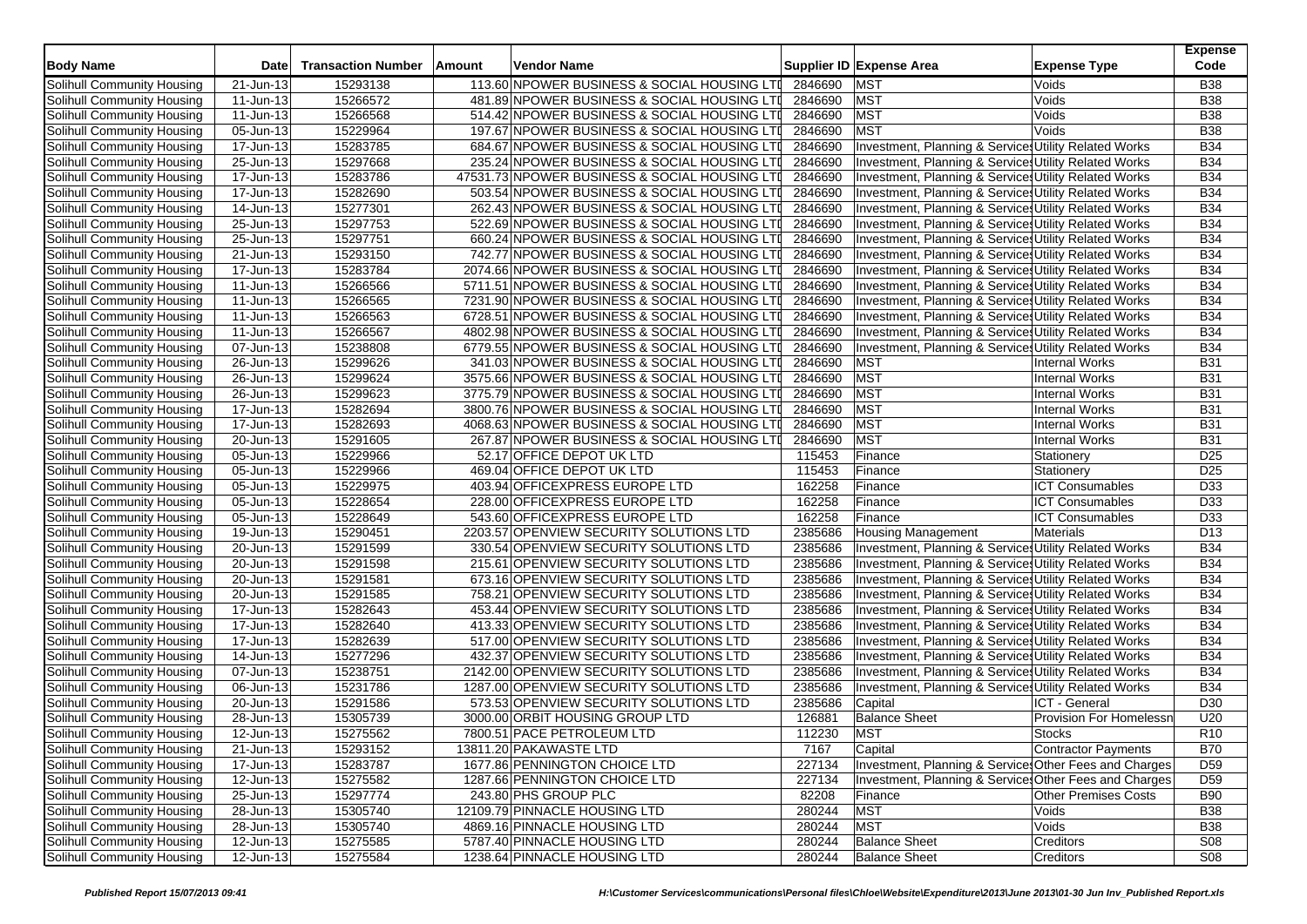| <b>Body Name</b>                                         | <b>Date</b>             | <b>Transaction Number</b> | Amount | Vendor Name                                 |                    | Supplier ID Expense Area                              | <b>Expense Type</b>                  | <b>Expense</b><br>Code   |
|----------------------------------------------------------|-------------------------|---------------------------|--------|---------------------------------------------|--------------------|-------------------------------------------------------|--------------------------------------|--------------------------|
| Solihull Community Housing                               | 12-Jun-13               | 15275583                  |        | 53466.08 PINNACLE HOUSING LTD               | 280244             | <b>Balance Sheet</b>                                  | Creditors                            | S08                      |
| Solihull Community Housing                               | 07-Jun-13               | 15238809                  |        | 1398.67 PINNACLE HOUSING LTD                | 280244             | <b>Balance Sheet</b>                                  | Creditors                            | <b>S08</b>               |
| Solihull Community Housing                               | 25-Jun-13               | 15297775                  |        | 3148.27 PINNACLE HOUSING LTD                | 280244             | Finance                                               | Cleaning                             | <b>B50</b>               |
| Solihull Community Housing                               | 07-Jun-13               | 15238914                  |        | 1650.00 PINNACLE HOUSING LTD                | 280244             | Capital                                               | Contractor Payments                  | <b>B70</b>               |
| Solihull Community Housing                               | 11-Jun-13               | 15266575                  |        | 1947.88 QUALITY GAS AUDIT SERVICES LTD      | 118053             | Investment, Planning & Services Utility Related Works |                                      | <b>B34</b>               |
| Solihull Community Housing                               | 25-Jun-13               | 15297672                  |        | 283.00 R J EVANS KNOWLES & PARTNERS         | 7412               | Capital                                               | Contractor Payments                  | <b>B70</b>               |
| Solihull Community Housing                               | 12-Jun-13               | 15275587                  |        | 3026.56 R S MILLER ROOFING(WOLVERHAMPTON) L | 75827              | Capital                                               | Contractor Payments                  | <b>B70</b>               |
| Solihull Community Housing                               | 11-Jun-13               | 15266576                  |        | 355.00 RAPIDE COMMUNICATION LIMITED         | 219590             | <b>MST</b>                                            | Telephones                           | D40                      |
| Solihull Community Housing                               | $28$ -Jun-13            | 15305741                  |        | 246.83 REED                                 | 260459             | <b>Customer Services</b>                              | <b>Agency Staff</b>                  | A60                      |
| Solihull Community Housing                               | 19-Jun-13               | 15288906                  |        | 329.10 REED                                 | 260459             | <b>Customer Services</b>                              | <b>Agency Staff</b>                  | A60                      |
| Solihull Community Housing                               | 17-Jun-13               | 15283788                  |        | 329.10 REED                                 | 260459             | <b>Customer Services</b>                              | Agency Staff                         | A60                      |
| Solihull Community Housing                               | $11$ -Jun-13            | 15266582                  |        | 323.62 REED                                 | 260459             | <b>Customer Services</b>                              | Agency Staff                         | A60                      |
| Solihull Community Housing                               | $11$ -Jun-13            | 15266578                  |        | 400.41 REED                                 | 260459             | <b>Customer Services</b>                              | Agency Staff                         | A60                      |
| Solihull Community Housing                               | 03-Jun-13               | 15208720                  |        | 405.89 REED                                 | 260459             | <b>Customer Services</b>                              | <b>Agency Staff</b>                  | A60                      |
| Solihull Community Housing                               | 25-Jun-13               | 15297776                  |        | 477.41 REED                                 | 260459             | Investment, Planning & Services Agency Staff          |                                      | A60                      |
| Solihull Community Housing                               | $\overline{21}$ -Jun-13 | 15293155                  |        | 905.20 REED                                 | 260459             | Investment, Planning & Services Agency Staff          |                                      | A60                      |
| Solihull Community Housing                               | 12-Jun-13               | 15275586                  |        | 905.20 REED                                 | 260459             | Investment, Planning & Services Agency Staff          |                                      | A60                      |
| Solihull Community Housing                               | 07-Jun-13               | 15238811                  |        | 905.20 REED                                 | 260459             | Investment, Planning & Service, Agency Staff          |                                      | A60                      |
| Solihull Community Housing                               | 07-Jun-13               | 15238810                  |        | 905.20 REED                                 | 260459             | Investment, Planning & Services Agency Staff          |                                      | A60                      |
| Solihull Community Housing                               | 19-Jun-13               | 15288907                  |        | 360.00 RESOURCE PRINT SOLUTIONS             | 1030596            | Customer Services                                     | Printing                             | D80                      |
| Solihull Community Housing                               | 19-Jun-13               | 15288884                  |        | 6865.00 RESOURCE PRINT SOLUTIONS            | 1030596            | <b>Customer Services</b>                              | Printing                             | D80                      |
| Solihull Community Housing                               | 07-Jun-13               | 15238784                  |        | 30.00 RESOURCE PRINT SOLUTIONS              | 1030596            | <b>Customer Services</b>                              | Printing                             | D80                      |
| <b>Solihull Community Housing</b>                        | 07-Jun-13               | 15238784                  |        | 507.00 RESOURCE PRINT SOLUTIONS             | 1030596            | <b>Customer Services</b>                              | Printing                             | D80                      |
| Solihull Community Housing                               | $21$ -Jun-13            | 15293154                  |        | 843.65 RESOURCING GROUP                     | 131156             | Investment, Planning & Services Agency Staff          |                                      | A60                      |
| Solihull Community Housing                               | $\overline{21}$ -Jun-13 | 15293153                  |        | 988.65 RESOURCING GROUP                     | 131156             | Investment, Planning & Services Agency Staff          |                                      | A60                      |
| Solihull Community Housing                               | 11-Jun-13               | 15266584                  |        | 979.90 RESOURCING GROUP                     | 131156             | Investment, Planning & Services Agency Staff          |                                      | A60                      |
| Solihull Community Housing                               | 07-Jun-13               | 15238813                  |        | 979.20 RESOURCING GROUP                     | 131156             | Investment, Planning & Service, Agency Staff          |                                      | A60                      |
| Solihull Community Housing                               | $\overline{25}$ -Jun-13 | 15297779                  |        | 1088.10 ROBERT HALF INTERNATIONAL           | 15169              | Finance                                               | <b>Agency Staff</b>                  | A60                      |
| Solihull Community Housing                               | 19-Jun-13               | 15288908                  |        | 1187.98 ROBERT HALF INTERNATIONAL           | 15169              | Finance                                               | <b>Agency Staff</b>                  | A60                      |
| Solihull Community Housing                               | 17-Jun-13               | 15283790                  |        | 1076.38 ROBERT HALF INTERNATIONAL           | 15169              | Finance                                               | <b>Agency Staff</b>                  | A60                      |
| Solihull Community Housing                               | 05-Jun-13               | 15229984                  |        | 1171.80 ROBERT HALF INTERNATIONAL           | 15169              | Finance                                               | <b>Agency Staff</b>                  | A60                      |
| Solihull Community Housing                               | 11-Jun-13               | 15266585                  |        | 277.00 ROBERT HALF INTERNATIONAL            | 15169              | Investment, Planning & Service: Agency Staff          |                                      | A60                      |
| Solihull Community Housing                               | 05-Jun-13               | 15229985                  |        | 244.26 ROYAL MAIL                           | 7602               | Finance                                               | Postages                             | D <sub>21</sub>          |
|                                                          |                         | 15283565                  |        | 500.00 REDACTED PERSONAL DATA               | 3677686            | <b>Balance Sheet</b>                                  | Provision For Homelessn              | U20                      |
| Solihull Community Housing<br>Solihull Community Housing | 17-Jun-13               |                           |        |                                             | 7723               | <b>MST</b>                                            |                                      |                          |
| Solihull Community Housing                               | 07-Jun-13               | 15238915<br>15208708      |        | 1683.00 SECURITY DESIGN CENTRE LTD          | 7745               |                                                       | <b>Other Premises Costs</b><br>Water | <b>B90</b><br><b>B12</b> |
|                                                          | 03-Jun-13               |                           |        | 278.60 SEVERN TRENT WATER LTD               |                    | <b>Customer Services</b>                              |                                      |                          |
| Solihull Community Housing                               | 05-Jun-13               | 15229872                  |        | 406.88 SEVERN TRENT WATER LTD               | 7745               | <b>Housing Management</b>                             | Water                                | <b>B12</b>               |
| Solihull Community Housing                               | 07-Jun-13               | 15238815<br>15283792      |        | 389.43 SHIFNAL ENVIRONMENTAL SAFETY LTD     | 1050596<br>1050596 | Capital<br><b>MST</b>                                 | Contractor Payments                  | <b>B70</b><br><b>B31</b> |
| Solihull Community Housing                               | 17-Jun-13               |                           |        | 839.38 SHIFNAL ENVIRONMENTAL SAFETY LTD     |                    |                                                       | Internal Works                       |                          |
| Solihull Community Housing                               | 07-Jun-13               | 15238818<br>15238818      |        | 583.89 SHIFNAL ENVIRONMENTAL SAFETY LTD     | 1050596            | <b>MST</b>                                            | <b>Internal Works</b>                | <b>B31</b>               |
| Solihull Community Housing                               | 07-Jun-13               |                           |        | 713.45 SHIFNAL ENVIRONMENTAL SAFETY LTD     | 1050596            | <b>MST</b>                                            | <b>Internal Works</b>                | <b>B31</b>               |
| Solihull Community Housing                               | 07-Jun-13               | 15238815                  |        | 1494.97 SHIFNAL ENVIRONMENTAL SAFETY LTD    | 1050596            | <b>MST</b>                                            | <b>Internal Works</b>                | <b>B31</b>               |
| Solihull Community Housing                               | 25-Jun-13               | 15297783                  |        | 2980.31 SITEXORBIS                          | 234075             | <b>Customer Services</b>                              | Other Fees and Charges               | D <sub>59</sub>          |
| Solihull Community Housing                               | 25-Jun-13               | 15297783                  |        | 308.33 SITEXORBIS                           | 234075             | <b>Customer Services</b>                              | Fees & Charges                       | 120                      |
| Solihull Community Housing                               | 12-Jun-13               | 15275591                  |        | 425.00 SMITHY'S HOTEL                       | 226791             | <b>Housing Management</b>                             | <b>B&amp;B</b> Accommodation         | <b>B23</b>               |
| Solihull Community Housing                               | 12-Jun-13               | 15275590                  |        | 700.00 SMITHY'S HOTEL                       | 226791             | <b>Housing Management</b>                             | <b>B&amp;B Accommodation</b>         | <b>B23</b>               |
| Solihull Community Housing                               | 12-Jun-13               | 15275589                  |        | 725.00 SMITHY'S HOTEL                       | 226791             | <b>Housing Management</b>                             | <b>B&amp;B Accommodation</b>         | <b>B23</b>               |
| Solihull Community Housing                               | 12-Jun-13               | 15275588                  |        | 450.00 SMITHY'S HOTEL                       | 226791             | <b>Housing Management</b>                             | <b>B&amp;B Accommodation</b>         | <b>B23</b>               |
| Solihull Community Housing                               | 07-Jun-13               | 15239693                  |        | 500.00 SOLIHULL COLLEGE                     | 7876               | <b>Customer Services</b>                              | Training                             | A80                      |
| <b>Solihull Community Housing</b>                        | 03-Jun-13               | 15208757                  |        | 15337.77 SOLIHULL MBC                       | 80026              | <b>Balance Sheet</b>                                  | Creditor: Solihull MBC               | S09                      |
| Solihull Community Housing                               | 03-Jun-13               | 15208757                  |        | 18493.96 SOLIHULL MBC                       | 80026              | <b>Balance Sheet</b>                                  | Creditor: Solihull MBC               | S09                      |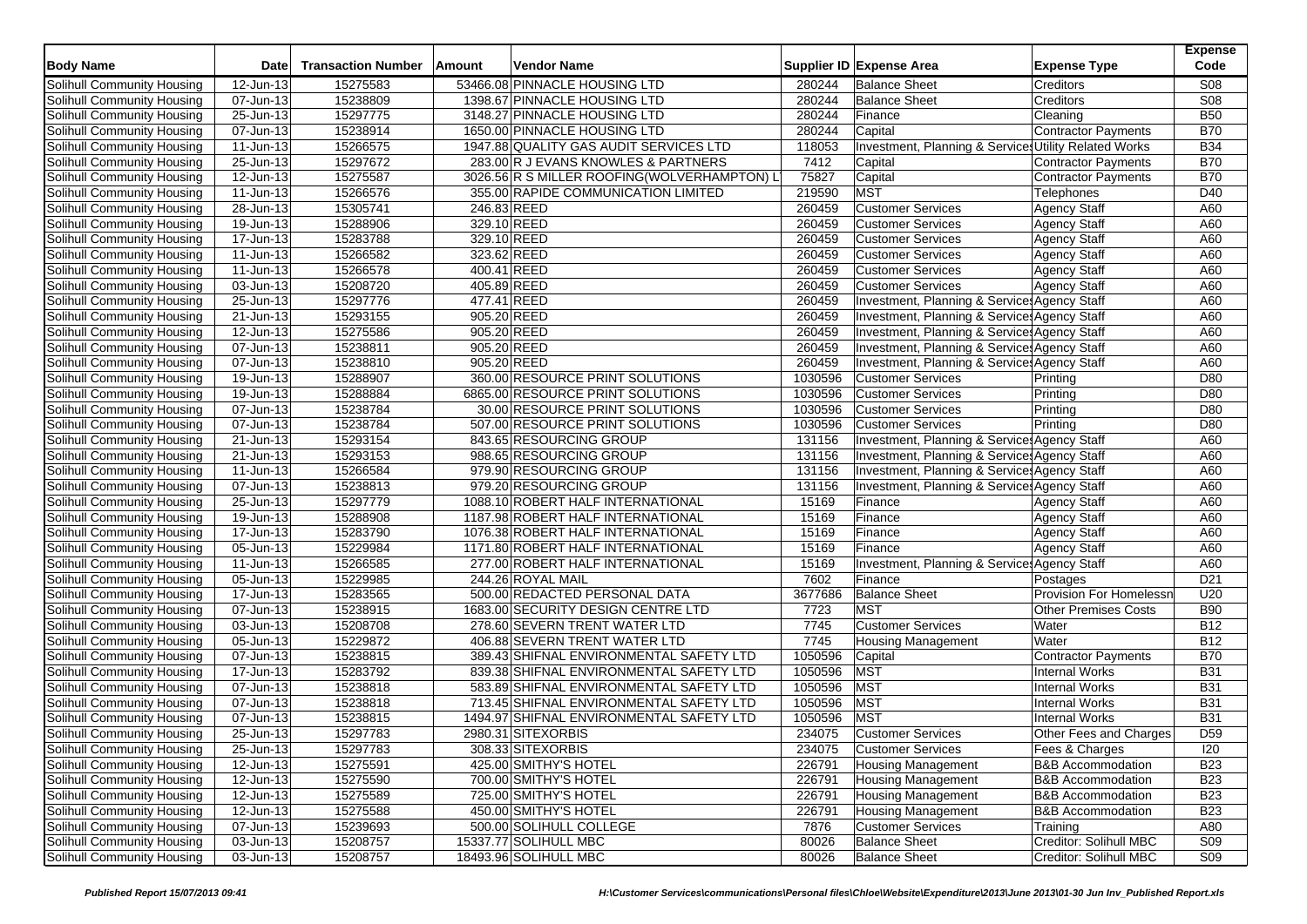| <b>Body Name</b>           | <b>Date</b>             | <b>Transaction Number</b> | Amount | Vendor Name                                 |         | Supplier ID Expense Area                                | <b>Expense Type</b>        | <b>Expense</b><br>Code |
|----------------------------|-------------------------|---------------------------|--------|---------------------------------------------|---------|---------------------------------------------------------|----------------------------|------------------------|
| Solihull Community Housing | 03-Jun-13               | 15208711                  |        | 5895.00 SOLIHULL MBC                        | 80026   | <b>Balance Sheet</b>                                    | Creditor: Solihull MBC     | S09                    |
| Solihull Community Housing | 03-Jun-13               | 15208711                  |        | 24758.47 SOLIHULL MBC                       | 80026   | <b>Balance Sheet</b>                                    | Creditor: Solihull MBC     | <b>S09</b>             |
| Solihull Community Housing | 10-Jun-13               | 15243676                  |        | 275.18 SOLIHULL MBC                         | 80026   | <b>Balance Sheet</b>                                    | Movement Incentive Sche    | U32                    |
| Solihull Community Housing | 07-Jun-13               | 15238820                  |        | 812.50 SOLIHULL MBC                         | 80026   | Capital                                                 | Contractor Payments        | <b>B70</b>             |
| Solihull Community Housing | 26-Jun-13               | 15300562                  |        | 1045.38 SOLIHULL MBC                        | 69188   | <b>Housing Management</b>                               | Council Tax                | <b>B21</b>             |
| Solihull Community Housing | 26-Jun-13               | 15300561                  |        | 820.85 SOLIHULL MBC                         | 69188   | <b>Housing Management</b>                               | Council Tax                | <b>B21</b>             |
| Solihull Community Housing | 26-Jun-13               | 15300560                  |        | 825.60 SOLIHULL MBC                         | 69188   | <b>Housing Management</b>                               | Council Tax                | <b>B21</b>             |
| Solihull Community Housing | 26-Jun-13               | 15300564                  |        | 820.85 SOLIHULL MBC                         | 69188   | <b>Housing Management</b>                               | Council Tax                | <b>B21</b>             |
| Solihull Community Housing | 26-Jun-13               | 15300558                  |        | 820.85 SOLIHULL MBC                         | 69188   | <b>Housing Management</b>                               | Council Tax                | <b>B21</b>             |
| Solihull Community Housing | 19-Jun-13               | 15288568                  |        | 1088.43 SOLIHULL MBC                        | 69188   | <b>Housing Management</b>                               | Council Tax                | <b>B21</b>             |
| Solihull Community Housing | 19-Jun-13               | 15288567                  |        | 927.59 SOLIHULL MBC                         | 69188   | <b>Housing Management</b>                               | Council Tax                | <b>B21</b>             |
| Solihull Community Housing | 19-Jun-13               | 15288566                  |        | 832.30 SOLIHULL MBC                         | 69188   | <b>Housing Management</b>                               | Council Tax                | <b>B21</b>             |
| Solihull Community Housing | $19 - Jun-13$           | 15288564                  |        | 849.95 SOLIHULL MBC                         | 69188   | <b>Housing Management</b>                               | Council Tax                | <b>B21</b>             |
| Solihull Community Housing | 19-Jun-13               | 15288563                  |        | 835.04 SOLIHULL MBC                         | 69188   | <b>Housing Management</b>                               | Council Tax                | <b>B21</b>             |
| Solihull Community Housing | 19-Jun-13               | 15288565                  |        | 934.52 SOLIHULL MBC                         | 69188   | <b>Housing Management</b>                               | Council Tax                | <b>B21</b>             |
| Solihull Community Housing | 19-Jun-13               | 15288562                  |        | 801.02 SOLIHULL MBC                         | 69188   | <b>Housing Management</b>                               | Council Tax                | <b>B21</b>             |
| Solihull Community Housing | 13-Jun-13               | 15276572                  |        | 1136.52 SOLIHULL MBC                        | 69188   | <b>Housing Management</b>                               | Council Tax                | <b>B21</b>             |
| Solihull Community Housing | 13-Jun-13               | 15276573                  |        | 1090.69 SOLIHULL MBC                        | 69188   | <b>Housing Management</b>                               | Council Tax                | <b>B21</b>             |
| Solihull Community Housing | 13-Jun-13               | 15276574                  |        | 861.38 SOLIHULL MBC                         | 69188   | <b>Housing Management</b>                               | Council Tax                | <b>B21</b>             |
| Solihull Community Housing | 05-Jun-13               | 15229986                  |        | 43552.02 SOLIHULL METROPOLITAN BOROUGH COUN | 9466    | Investment, Planning & Service Revenue Contributions to |                            | J21                    |
| Solihull Community Housing | 17-Jun-13               |                           |        | 217.42 STECHFORD GLASS                      | 8042    | <b>MST</b>                                              | <b>Stocks</b>              | R <sub>10</sub>        |
|                            |                         | 15283752                  |        |                                             | 8042    | <b>MST</b>                                              |                            |                        |
| Solihull Community Housing | 17-Jun-13               | 15283743                  |        | 228.86 STECHFORD GLASS                      |         |                                                         | <b>Stocks</b>              | R <sub>10</sub>        |
| Solihull Community Housing | 04-Jun-13               | 15218688                  |        | 252.00 STORM KING PLASTICS LTD              | 11307   | <b>MST</b>                                              | <b>Stocks</b>              | R <sub>10</sub>        |
| Solihull Community Housing | $26$ -Jun-13            | 15299359                  |        | 1739.11 SUPRA UK LTD                        | 73055   | MST                                                     | <b>Stocks</b>              | R <sub>10</sub>        |
| Solihull Community Housing | $\overline{12}$ -Jun-13 | 15275573                  |        | 2313.50 SUPRA UK LTD                        | 73055   | <b>MST</b>                                              | <b>Stocks</b>              | R10                    |
| Solihull Community Housing | 04-Jun-13               | 15218689                  |        | 1739.11 SUPRA UK LTD                        | 73055   | <b>MST</b>                                              | Stocks                     | R <sub>10</sub>        |
| Solihull Community Housing | $\overline{26}$ -Jun-13 | 15300618                  |        | 451.50 SURVEY EXPRESS SERVICES              | 2203785 | <b>MST</b>                                              | <b>Stocks</b>              | R <sub>10</sub>        |
| Solihull Community Housing | 07-Jun-13               | 15239694                  |        | 350.00 SURVEY SOLUTIONS                     | 1602617 | Capital                                                 | <b>Contractor Payments</b> | <b>B70</b>             |
| Solihull Community Housing | 11-Jun-13               | 15266588                  |        | 222.50 T C CARS                             | 8132    | <b>MST</b>                                              | <b>Public Transport</b>    | C <sub>20</sub>        |
| Solihull Community Housing | 27-Jun-13               | 15302667                  |        | 531.80 THE BECK CO LTD                      | 8207    | MST                                                     | <b>Stocks</b>              | R <sub>10</sub>        |
| Solihull Community Housing | $\overline{27}$ -Jun-13 | 15302597                  |        | 1221.97 THE BECK CO LTD                     | 8207    | <b>MST</b>                                              | <b>Stocks</b>              | R10                    |
| Solihull Community Housing | 10-Jun-13               | 15246573                  |        | 1675.70 THE BECK CO LTD                     | 8207    | MST                                                     | Stocks                     | R <sub>10</sub>        |
| Solihull Community Housing | 10-Jun-13               | 15246572                  |        | 2223.61 THE BECK CO LTD                     | 8207    | MST                                                     | <b>Stocks</b>              | R <sub>10</sub>        |
| Solihull Community Housing | 10-Jun-13               | 15246565                  |        | 1127.85 THE BECK COLTD                      | 8207    | <b>MST</b>                                              | <b>Stocks</b>              | R <sub>10</sub>        |
| Solihull Community Housing | 11-Jun-13               | 15252000                  |        | 342.24 THE DANWOOD GROUP LTD                | 251165  | Finance                                                 | <b>ICT Consumables</b>     | D33                    |
| Solihull Community Housing | $05 - Jun-13$           | 15230237                  |        | 6813.75 THE KNIGHT PARTNERSHIP              | 213344  | Investment, Planning & Services Agency Staff            |                            | A60                    |
| Solihull Community Housing | $\overline{26}$ -Jun-13 | 15299101                  |        | 2013.80 TOTAL GAS & POWER LTD               | 687955  | <b>Balance Sheet</b>                                    | Creditors                  | S <sub>08</sub>        |
| Solihull Community Housing | 26-Jun-13               | 15299100                  |        | 1378.98 TOTAL GAS & POWER LTD               | 687955  | <b>Balance Sheet</b>                                    | Creditors                  | <b>S08</b>             |
| Solihull Community Housing | 28-Jun-13               | 15305665                  |        | 752.35 TRENT ARCHITECTURE & DESIGN          | 2222696 | Capital                                                 | Contractor Payments        | <b>B70</b>             |
| Solihull Community Housing | 19-Jun-13               | 15288820                  |        | 480.00 TRENT ARCHITECTURE & DESIGN          | 2222696 | Capital                                                 | <b>Contractor Payments</b> | <b>B70</b>             |
| Solihull Community Housing | 21-Jun-13               | 15293159                  |        | 2597.92 TYNETEC LTD                         | 2050832 | <b>Housing Management</b>                               | Equipment Rental/Lease     | D18                    |
| Solihull Community Housing | 21-Jun-13               | 15293158                  |        | 3312.92 TYNETEC LTD                         | 2050832 | <b>Housing Management</b>                               | Equipment Rental/Lease     | D <sub>18</sub>        |
| Solihull Community Housing | $21$ -Jun-13            | 15293161                  |        | 1937.84 TYRER BUILDING CONTRACTORS          | 104269  | <b>MST</b>                                              | <b>External Structures</b> | <b>B33</b>             |
| Solihull Community Housing | 07-Jun-13               | 15238736                  |        | 760.30 UKDN WATERFLOW LTD                   | 2189747 | <b>MST</b>                                              | <b>Other Works</b>         | <b>B32</b>             |
| Solihull Community Housing | 28-Jun-13               | 15305742                  |        | 500.25 VENNGROUP RECRUITMENT SOLUTIONS      | 120630  | <b>Housing Management</b>                               | <b>Agency Staff</b>        | A60                    |
| Solihull Community Housing | 19-Jun-13               | 15288911                  |        | 551.00 VENNGROUP RECRUITMENT SOLUTIONS      | 120630  | <b>Housing Management</b>                               | <b>Agency Staff</b>        | A60                    |
| Solihull Community Housing | 12-Jun-13               | 15275595                  |        | 442.25 VENNGROUP RECRUITMENT SOLUTIONS      | 120630  | <b>Housing Management</b>                               | <b>Agency Staff</b>        | A60                    |
| Solihull Community Housing | 26-Jun-13               | 15299321                  |        | 46094.00 VINSHIRE PLUMBING & HEATING LTD    | 2601688 | Capital                                                 | Contractor Payments        | <b>B70</b>             |
| Solihull Community Housing | 26-Jun-13               | 15299320                  |        | 72032.10 VINSHIRE PLUMBING & HEATING LTD    | 2601688 | Capital                                                 | Contractor Payments        | <b>B70</b>             |
| Solihull Community Housing | 26-Jun-13               | 15299317                  |        | 30200.40 VINSHIRE PLUMBING & HEATING LTD    | 2601688 | Capital                                                 | Contractor Payments        | <b>B70</b>             |
| Solihull Community Housing | 26-Jun-13               | 15299316                  |        | 42252.00 VINSHIRE PLUMBING & HEATING LTD    | 2601688 | Capital                                                 | Contractor Payments        | <b>B70</b>             |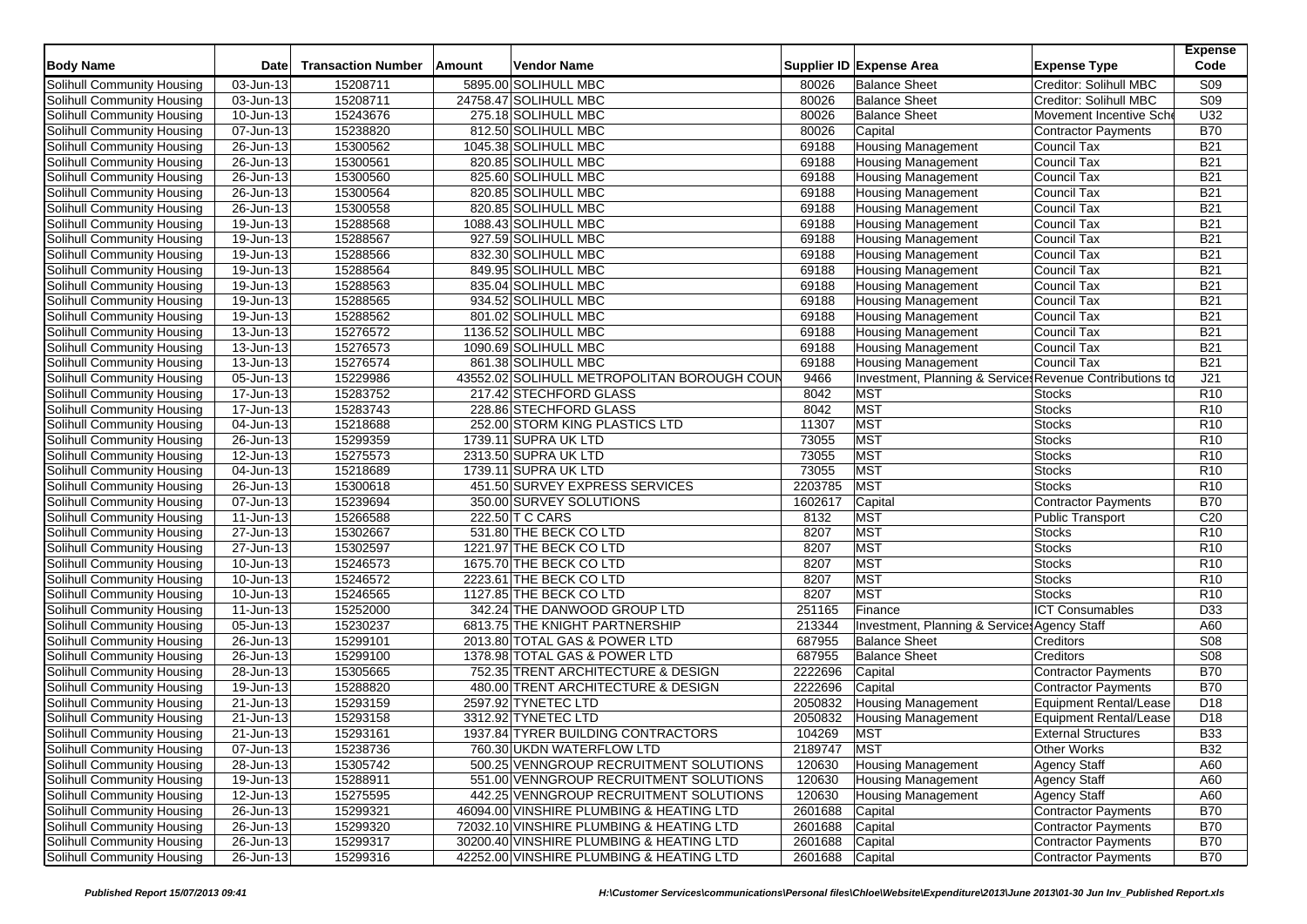| <b>Body Name</b>           | <b>Date</b>             | <b>Transaction Number</b> | Amount | Vendor Name                             |             | Supplier ID Expense Area  | <b>Expense Type</b>                                   | <b>Expense</b><br>Code |
|----------------------------|-------------------------|---------------------------|--------|-----------------------------------------|-------------|---------------------------|-------------------------------------------------------|------------------------|
| Solihull Community Housing | 25-Jun-13               | 15297785                  |        | 1842.40 VINSHIRE PLUMBING & HEATING LTD | 2601688     | Capital                   | <b>Contractor Payments</b>                            | <b>B70</b>             |
| Solihull Community Housing | 11-Jun-13               | 15266592                  |        | 8485.00 VINSHIRE PLUMBING & HEATING LTD | 2601688     | Capital                   | <b>Contractor Payments</b>                            | <b>B70</b>             |
| Solihull Community Housing | 11-Jun-13               | 15266591                  |        | 9700.20 VINSHIRE PLUMBING & HEATING LTD | 2601688     | Capital                   | <b>Contractor Payments</b>                            | <b>B70</b>             |
| Solihull Community Housing | 07-Jun-13               | 15238825                  |        | 6310.00 VINSHIRE PLUMBING & HEATING LTD | 2601688     | Capital                   | <b>Contractor Payments</b>                            | <b>B70</b>             |
| Solihull Community Housing | 12-Jun-13               | 15275596                  |        | 8800.00 VIRGIN MEDIA PAYMENTS LTD       | 172138      | <b>Housing Management</b> | Security                                              | <b>B43</b>             |
| Solihull Community Housing | 11-Jun-13               | 15251981                  |        | 10436.50 WESSEX LIFT CO LTD             | 177799      | Capital                   | <b>Contractor Payments</b>                            | <b>B70</b>             |
| Solihull Community Housing | 17-Jun-13               | 15283795                  |        | 1041.67 WEST MERCIA HOUSING GROUP       | 111517      |                           | Investment, Planning & Service Other Fees and Charges | D <sub>59</sub>        |
| Solihull Community Housing | 27-Jun-13               | 15300818                  |        | 242.88 WOODHULL ROOFING LTD             | 221070      | <b>MST</b>                | <b>External Structures</b>                            | <b>B33</b>             |
| Solihull Community Housing | 27-Jun-13               | 15300817                  |        | 538.47 WOODHULL ROOFING LTD             | 221070      | <b>MST</b>                | <b>External Structures</b>                            | <b>B33</b>             |
| Solihull Community Housing | 27-Jun-13               | 15300816                  |        | 262.76 WOODHULL ROOFING LTD             | 221070      | MST                       | <b>External Structures</b>                            | <b>B33</b>             |
| Solihull Community Housing | 27-Jun-13               | 15300814                  |        | 225.25 WOODHULL ROOFING LTD             | 221070      | <b>MST</b>                | <b>External Structures</b>                            | <b>B33</b>             |
| Solihull Community Housing | $26$ -Jun-13            | 15299622                  |        | 1175.03 WOODHULL ROOFING LTD            | 221070      | <b>MST</b>                | <b>External Structures</b>                            | <b>B33</b>             |
| Solihull Community Housing | $\overline{25}$ -Jun-13 | 15297572                  |        | 267.23 WOODHULL ROOFING LTD             | 221070      | <b>MST</b>                | <b>External Structures</b>                            | <b>B33</b>             |
| Solihull Community Housing | 25-Jun-13               | 15297570                  |        | 257.82 WOODHULL ROOFING LTD             | 221070      | <b>MST</b>                | <b>External Structures</b>                            | <b>B33</b>             |
| Solihull Community Housing | 25-Jun-13               | 15297568                  |        | 208.72 WOODHULL ROOFING LTD             | 221070      | <b>MST</b>                | <b>External Structures</b>                            | <b>B33</b>             |
| Solihull Community Housing | $\overline{25}$ -Jun-13 | 15297567                  |        | 245.49 WOODHULL ROOFING LTD             | 221070      | <b>MST</b>                | <b>External Structures</b>                            | <b>B33</b>             |
| Solihull Community Housing | 25-Jun-13               | 15297565                  |        | 241.10 WOODHULL ROOFING LTD             | 221070      | <b>MST</b>                | <b>External Structures</b>                            | <b>B33</b>             |
| Solihull Community Housing | 25-Jun-13               | 15297560                  |        | 223.73 WOODHULL ROOFING LTD             | 221070      | <b>MST</b>                | <b>External Structures</b>                            | <b>B33</b>             |
| Solihull Community Housing | 25-Jun-13               | 15297559                  |        | 251.69 WOODHULL ROOFING LTD             | 221070      | <b>MST</b>                | <b>External Structures</b>                            | <b>B33</b>             |
| Solihull Community Housing | 25-Jun-13               | 15297556                  |        | 278.21 WOODHULL ROOFING LTD             | 221070      | <b>MST</b>                | <b>External Structures</b>                            | <b>B33</b>             |
| Solihull Community Housing | $\overline{25}$ -Jun-13 | 15297554                  |        | 231.12 WOODHULL ROOFING LTD             | 221070      | <b>MST</b>                | <b>External Structures</b>                            | <b>B33</b>             |
| Solihull Community Housing | 25-Jun-13               | 15297552                  |        | 298.85 WOODHULL ROOFING LTD             | 221070      | <b>MST</b>                | <b>External Structures</b>                            | <b>B33</b>             |
| Solihull Community Housing | 17-Jun-13               | 15282609                  |        | 215.45 WOODHULL ROOFING LTD             | 221070      | <b>MST</b>                | <b>External Structures</b>                            | <b>B33</b>             |
| Solihull Community Housing | $\overline{17}$ -Jun-13 | 15282606                  |        | 238.86 WOODHULL ROOFING LTD             | 221070      | MST                       | <b>External Structures</b>                            | <b>B33</b>             |
| Solihull Community Housing | 17-Jun-13               | 15282605                  |        | 387.05 WOODHULL ROOFING LTD             | 221070      | <b>MST</b>                | <b>External Structures</b>                            | <b>B33</b>             |
| Solihull Community Housing | 11-Jun-13               | 15251911                  |        | 733.48 WOODHULL ROOFING LTD             | 221070      | <b>MST</b>                | <b>External Structures</b>                            | <b>B33</b>             |
| Solihull Community Housing | 11-Jun-13               | 15251912                  |        | 351.91 WOODHULL ROOFING LTD             | 221070      | <b>MST</b>                | <b>External Structures</b>                            | <b>B33</b>             |
| Solihull Community Housing | 07-Jun-13               | 15238721                  |        | 212.75 WOODHULL ROOFING LTD             | 221070      | <b>MST</b>                | <b>External Structures</b>                            | <b>B33</b>             |
| Solihull Community Housing | 07-Jun-13               | 15238715                  |        | 217.00 WOODHULL ROOFING LTD             | 221070      | <b>MST</b>                | <b>External Structures</b>                            | <b>B33</b>             |
| Solihull Community Housing | 07-Jun-13               | 15238709                  |        | 282.29 WOODHULL ROOFING LTD             | 221070      | <b>MST</b>                | <b>External Structures</b>                            | <b>B33</b>             |
| Solihull Community Housing | 07-Jun-13               | 15238705                  |        | 250.54 WOODHULL ROOFING LTD             | 221070      | <b>MST</b>                | <b>External Structures</b>                            | <b>B33</b>             |
| Solihull Community Housing | 07-Jun-13               | 15238703                  |        | 308.80 WOODHULL ROOFING LTD             | 221070      | MST                       | <b>External Structures</b>                            | <b>B33</b>             |
| Solihull Community Housing | 07-Jun-13               | 15238702                  |        | 210.63 WOODHULL ROOFING LTD             | 221070      | <b>MST</b>                | <b>External Structures</b>                            | <b>B33</b>             |
| Solihull Community Housing | 07-Jun-13               | 15238701                  |        | 572.92 WOODHULL ROOFING LTD             | 221070      | <b>MST</b>                | <b>External Structures</b>                            | <b>B33</b>             |
| Solihull Community Housing | 07-Jun-13               | 15238698                  |        | 892.93 WOODHULL ROOFING LTD             | 221070      | MST                       | <b>External Structures</b>                            | <b>B33</b>             |
| Solihull Community Housing | 07-Jun-13               | 15238695                  |        | 261.53 WOODHULL ROOFING LTD             | 221070      | <b>MST</b>                | <b>External Structures</b>                            | <b>B33</b>             |
| Solihull Community Housing | 07-Jun-13               | 15238712                  |        | 235.34 WOODHULL ROOFING LTD             | 221070      | <b>MST</b>                | <b>External Structures</b>                            | <b>B33</b>             |
| Solihull Community Housing | 04-Jun-13               | 15217589                  |        | 275.74 WOODHULL ROOFING LTD             | 221070      | MST                       | <b>External Structures</b>                            | <b>B33</b>             |
| Solihull Community Housing | 04-Jun-13               | 15217588                  |        | 214.75 WOODHULL ROOFING LTD             | 221070      | <b>MST</b>                | <b>External Structures</b>                            | <b>B33</b>             |
| Solihull Community Housing | 04-Jun-13               | 15217587                  |        | 256.19 WOODHULL ROOFING LTD             | 221070      | <b>MST</b>                | <b>External Structures</b>                            | <b>B33</b>             |
| Solihull Community Housing | 17-Jun-13               | 15282607                  |        | 242.29 WOODHULL ROOFING LTD             | 221070      | <b>MST</b>                | Internal Works                                        | <b>B31</b>             |
| Solihull Community Housing | 17-Jun-13               | 15282604                  |        | 915.94 WOODHULL ROOFING LTD             | 221070      | <b>MST</b>                | <b>External Structures</b>                            | <b>B33</b>             |
| Solihull Community Housing | 07-Jun-13               | 15238720                  |        | 238.23 WOODHULL ROOFING LTD             | 221070      | <b>MST</b>                | <b>External Structures</b>                            | <b>B33</b>             |
| Solihull Community Housing | 07-Jun-13               | 15238719                  |        | 242.39 WOODHULL ROOFING LTD             | 221070      | <b>MST</b>                | <b>External Structures</b>                            | <b>B33</b>             |
| Solihull Community Housing | $\overline{07}$ -Jun-13 | 15238714                  |        | 235.63 WOODHULL ROOFING LTD             | 221070      | <b>MST</b>                | <b>External Structures</b>                            | <b>B33</b>             |
| Solihull Community Housing | 07-Jun-13               | 15238704                  |        | 216.61 WOODHULL ROOFING LTD             | 221070      | <b>MST</b>                | <b>External Structures</b>                            | <b>B33</b>             |
| Solihull Community Housing | 07-Jun-13               | 15238697                  |        | 399.90 WOODHULL ROOFING LTD             | 221070      | <b>MST</b>                | <b>External Structures</b>                            | <b>B33</b>             |
| Solihull Community Housing | 17-Jun-13               | 15283798                  |        | 301.63 WORKMATES BUILDING TRADES LTD    | 2185688     | <b>MST</b>                | <b>Agency Staff</b>                                   | A60                    |
| Solihull Community Housing | 17-Jun-13               | 15283798                  |        | 301.63 WORKMATES BUILDING TRADES LTD    | 2185688     | <b>MST</b>                | <b>Agency Staff</b>                                   | A60                    |
| Solihull Community Housing | 05-Jun-13               | 15230706                  |        | 375.25 WORKMATES BUILDING TRADES LTD    | 2185688     | <b>MST</b>                | <b>Agency Staff</b>                                   | A60                    |
| Solihull Community Housing | 05-Jun-13               | 15230706                  |        | 375.25 WORKMATES BUILDING TRADES LTD    | 2185688 MST |                           | <b>Agency Staff</b>                                   | A60                    |